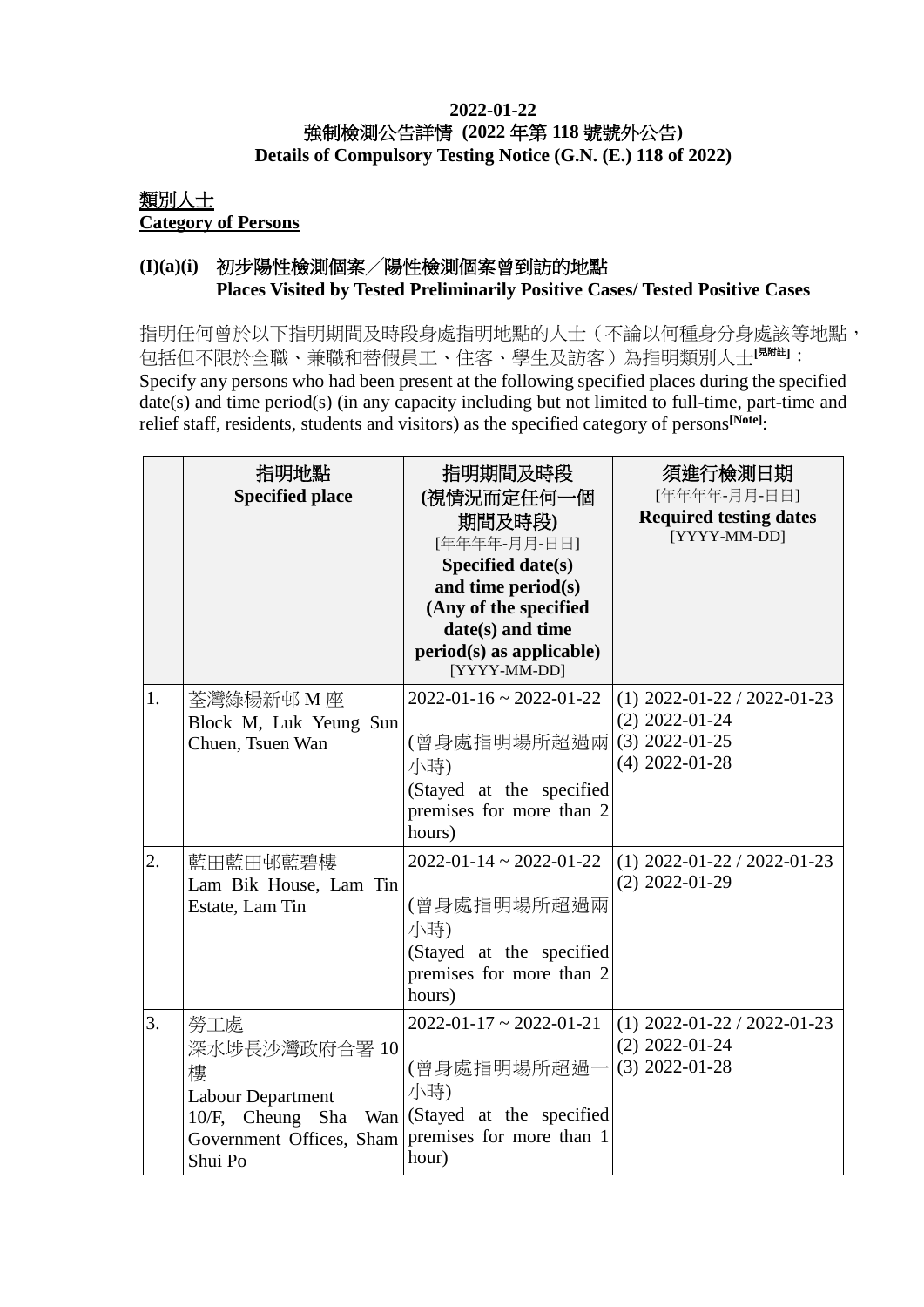|    | 指明地點<br><b>Specified place</b>                                                                                                  | 指明期間及時段<br>(視情況而定任何一個<br>期間及時段)<br>[年年年年-月月-日日]<br>Specified date(s)<br>and time period(s)<br>(Any of the specified<br>date(s) and time<br>$period(s)$ as applicable)<br>[YYYY-MM-DD] | 須進行檢測日期<br>[年年年年-月月-日日]<br><b>Required testing dates</b><br>[YYYY-MM-DD] |
|----|---------------------------------------------------------------------------------------------------------------------------------|---------------------------------------------------------------------------------------------------------------------------------------------------------------------------------------|--------------------------------------------------------------------------|
| 4. | 台食館<br>深水埗福榮街 64 號地下<br>TW Yummy<br>G/F, 64 Fuk Wing Street,<br>Sham Shui Po                                                    | 2022-01-21 12:00 - 13:00                                                                                                                                                              | $(1)$ 2022-01-22 / 2022-01-23<br>$(2)$ 2022-01-24<br>$(3)$ 2022-01-28    |
| 5. | 肥仔記<br>深水埗汝州街 276號地下<br>肥仔記<br>G/F, 276 Yu Chau Street,<br>Sham Shui Po                                                         | 2022-01-17 12:00 - 14:00<br>2022-01-20 12:00 - 14:00                                                                                                                                  | $(1)$ 2022-01-22 / 2022-01-23<br>$(2)$ 2022-01-27                        |
| 6. | 大家樂<br>深水埗長沙灣道 241 號桂<br>祥大廈1樓<br>Café de Coral<br>1/F, 241 Cheung Sha Wan<br>Road,<br>Kwai<br>Cheung<br>Building, Sham Shui Po | 2022-01-19 12:00 - 14:00                                                                                                                                                              | $(1)$ 2022-01-22 / 2022-01-23<br>$(2)$ 2022-01-26                        |
| 7. | 雲貴川米線<br>深水埗西九龍中心 8 樓美<br>食廣場<br>雲貴川米線<br>Food Court, 8/F, Dragon<br>Centre, Sham Shui Po                                       | 2022-01-18 12:00 - 14:00                                                                                                                                                              | $(1)$ 2022-01-22 / 2022-01-23<br>$(2)$ 2022-01-25                        |
| 8. | 明德粉麵茶餐廳<br>藍田啟田大廈地下10號鋪<br>Ming<br>Tak<br>Noodle<br>Restaurant<br>Shop 10, G/F, Kai<br>Tin<br>Towers, Lam Tin                   | 2022-01-16 10:30 - 11:30                                                                                                                                                              | $(1)$ 2022-01-22 / 2022-01-23                                            |
| 9. | 百匯酒家<br>藍田啟田大廈地下<br><b>Deluxe Restaurant</b><br>G/F, Kai Tin Towers, Lam<br>Tin                                                 | 2022-01-15 10:00 - 11:30                                                                                                                                                              | $(1)$ 2022-01-22 / 2022-01-23                                            |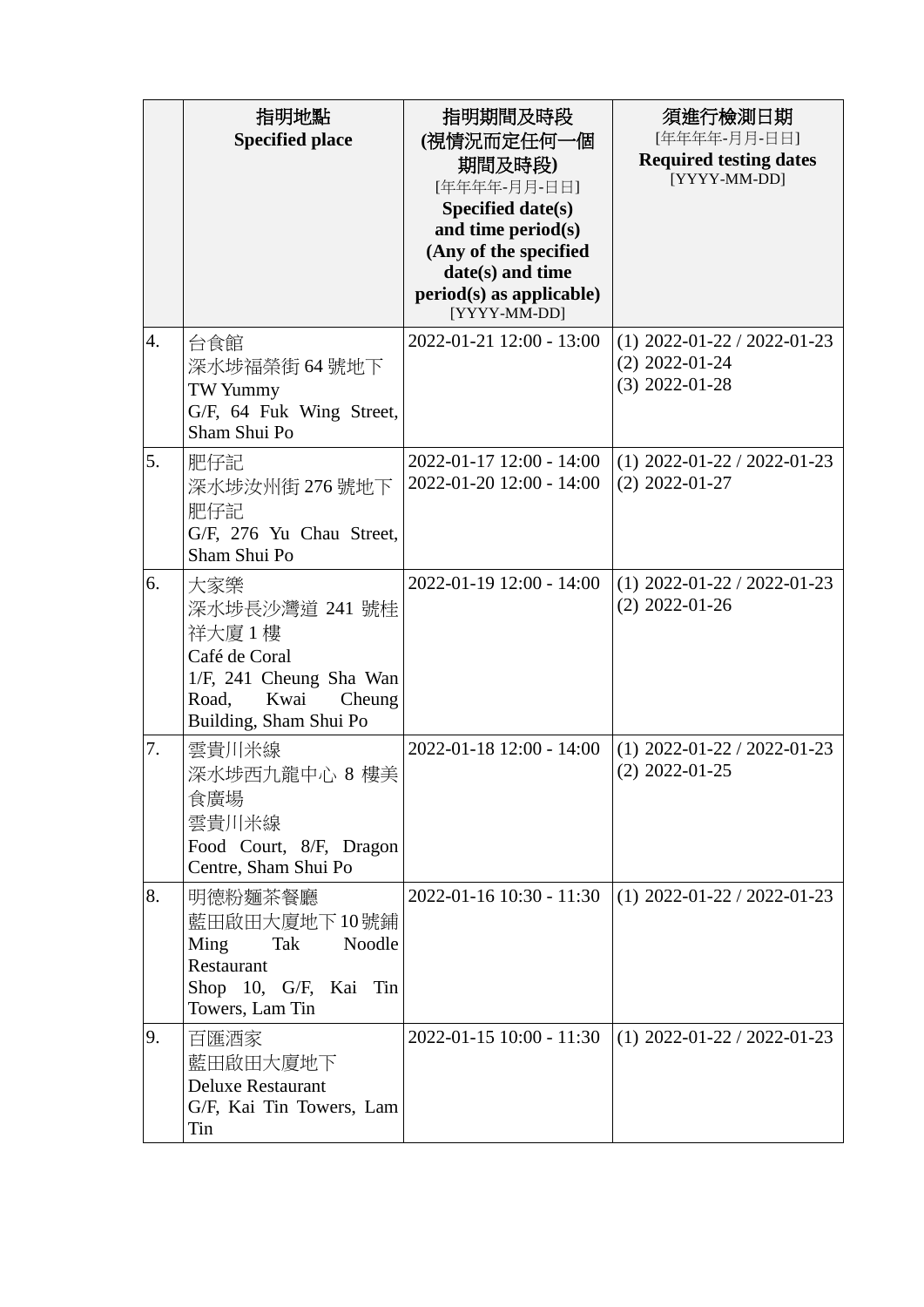|     | 指明地點<br><b>Specified place</b>                                                                                          | 指明期間及時段<br>(視情況而定任何一個<br>期間及時段)<br>[年年年年-月月-日日]<br>Specified date(s)<br>and time period(s)<br>(Any of the specified<br>date(s) and time<br>$period(s)$ as applicable)<br>[YYYY-MM-DD] | 須進行檢測日期<br>[年年年年-月月-日日]<br><b>Required testing dates</b><br>[YYYY-MM-DD]                                                                                                                                                                                                |
|-----|-------------------------------------------------------------------------------------------------------------------------|---------------------------------------------------------------------------------------------------------------------------------------------------------------------------------------|-------------------------------------------------------------------------------------------------------------------------------------------------------------------------------------------------------------------------------------------------------------------------|
| 10. | 紅蔥頭<br>深水埗西九龍中心6樓<br>Cafe MED<br>6/F, Dragon Centre, Sham<br>Shui Po                                                    | 2022-01-14 13:00 - 15:00                                                                                                                                                              | $(1)$ 2022-01-22 / 2022-01-23                                                                                                                                                                                                                                           |
| 11. | 地利亞修女紀念學校(吉<br>利徑)<br>美孚新邨吉利徑 1-3號<br>Memorial<br>School<br>Delia<br>(Glee Path)<br>1-3 Glee Path, Mei Foo Sun<br>Chuen | $2022 - 01 - 10 \approx 2022 - 01 - 19$<br>(曾身處指明場所超過-<br>小時)<br>(Stayed at the specified<br>premises for more than 1<br>hour)                                                        | $(1)$ 2022-01-22 / 2022-01-23<br>$(2)$ 2022-01-26                                                                                                                                                                                                                       |
| 12. | 沙田水泉澳邨竹泉樓<br>Chuk Chuen House, Shui<br>Chuen O Estate, Sha Tin                                                          | $2022 - 01 - 15 \approx 2022 - 01 - 21$<br>(曾身處指明場所超過兩<br>小時)<br>(Stayed at the specified<br>premises for more than 2<br>hours)                                                       | $(1)$ 2022-01-22 / 2022-01-23<br>$(2)$ 2022-01-24<br>$(3)$ 2022-01-25 $*$<br>$(4)$ 2022-01-28<br>(如相關個案涉及 Delta 變異<br>病毒株,則無須進行以*號<br>標註的檢測。)<br>(If the case involves the Delta)<br>variant, the tests marked with<br>* would not be required.)                        |
| 13. | 大嶼山靈隱寺<br>Ling Yan Monastery, Lantau<br><b>Island</b>                                                                   | $2022 - 01 - 18 \approx 2022 - 01 - 22$<br>(曾身處指明場所超過兩<br>小時)<br>(Stayed at the specified<br>premises for more than 2<br>hours)                                                       | $(1)$ 2022-01-22 / 2022-01-23<br>$(2)$ 2022-01-24 $*$<br>$(3)$ 2022-01-25<br>$(4)$ 2022-01-26 $*$<br>$(5)$ 2022-01-28<br>(如相關個案涉及 Delta 變異<br>病毒株,則無須進行以*號<br>標註的檢測。)<br>(If the case involves the Delta<br>variant, the tests marked with<br>* would not be required.) |
| 14. | 君鴻上海小館<br>大澳永安街 58 號<br>君鴻上海小館<br>58 Wing On Street, Tai O                                                              | 2022-01-17 12:00 - 13:00<br>2022-01-18 12:00 - 13:00                                                                                                                                  | $(1)$ 2022-01-22 / 2022-01-23<br>$(2)$ 2022-01-25                                                                                                                                                                                                                       |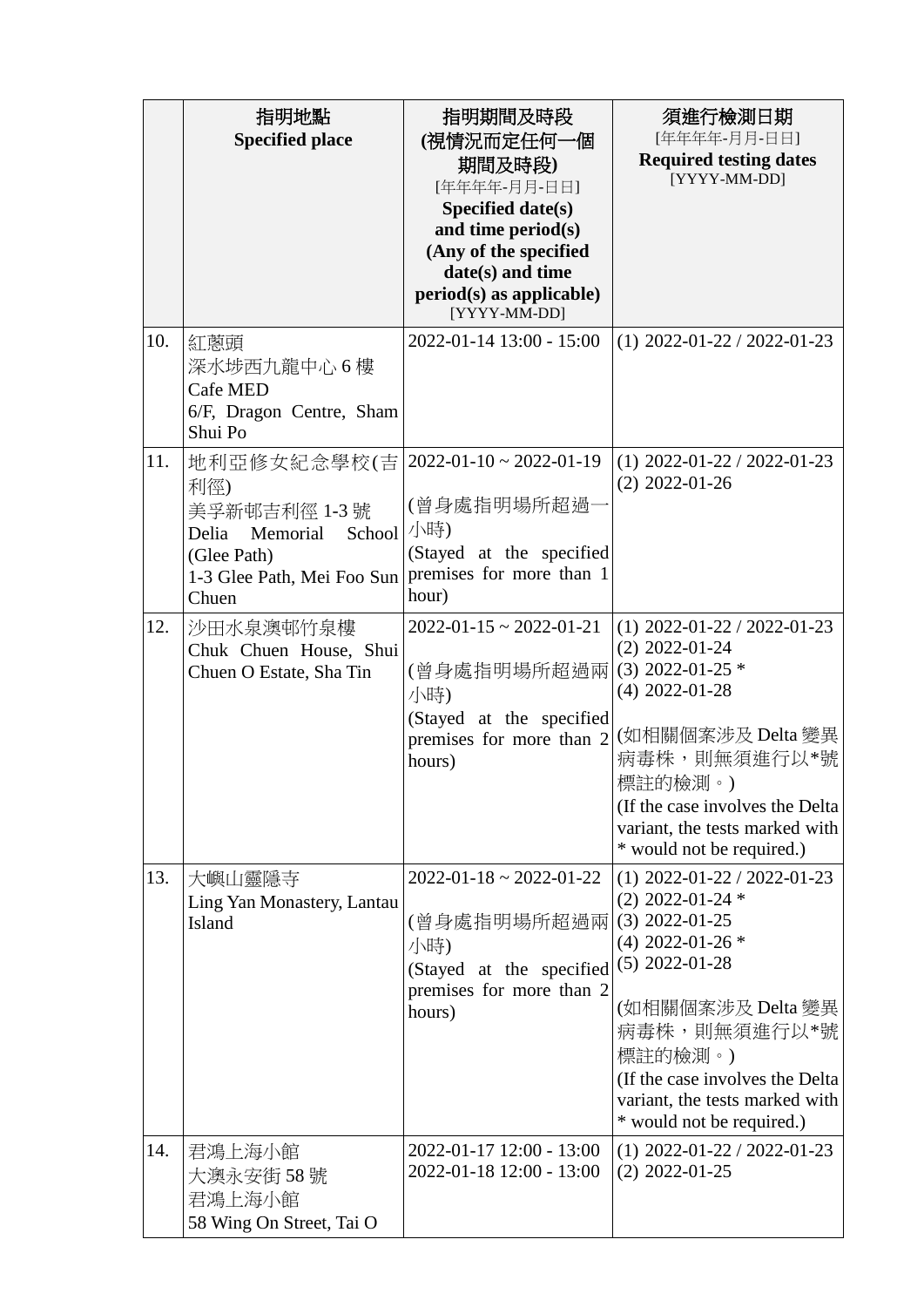|     | 指明地點<br><b>Specified place</b>                                                                                                       | 指明期間及時段<br>(視情況而定任何一個<br>期間及時段)<br>[年年年年-月月-日日]<br><b>Specified date(s)</b><br>and time period(s)<br>(Any of the specified<br>date(s) and time<br>$period(s)$ as applicable)<br>[YYYY-MM-DD] | 須進行檢測日期<br>[年年年年-月月-日日]<br><b>Required testing dates</b><br>[YYYY-MM-DD]                                                                                                                                                                                                                                                |
|-----|--------------------------------------------------------------------------------------------------------------------------------------|----------------------------------------------------------------------------------------------------------------------------------------------------------------------------------------------|-------------------------------------------------------------------------------------------------------------------------------------------------------------------------------------------------------------------------------------------------------------------------------------------------------------------------|
| 15. | 銀龍粉麵茶餐廳<br>荃灣眾安街 22 號地下<br><b>Ngan Lung Restaurant</b><br>G/F, 22 Chung On Street,<br>Tsuen Wan                                      | 2022-01-17 06:00 - 07:00                                                                                                                                                                     | $(1)$ 2022-01-22 / 2022-01-23<br>$(2)$ 2022-01-24                                                                                                                                                                                                                                                                       |
| 16. | 銀龍茶餐廳<br>青衣長發廣場4樓402-403<br>號鋪<br><b>Ngan Lung Restaurant</b><br>Shop 402-403, 4/F, Cheung<br>Fat Plaza, Tsing Yi                    | 2022-01-16 16:00 - 17:00                                                                                                                                                                     | $(1)$ 2022-01-22 / 2022-01-23                                                                                                                                                                                                                                                                                           |
| 17. | 香港中華基督教青年會<br>香港柴灣小西灣邨瑞樂樓<br>地下<br>Chinese YMCA of Hong<br>Kong<br>G/F, Sui Lok House, Siu Sai<br>Wan Estate, Chai Wan,<br>Hong Kong | $2022 - 01 - 15 \approx 2022 - 01 - 17$<br>(曾身處指明場所超過·<br>小時)<br>(Stayed at the specified<br>premises for more than 1<br>hour                                                                | $(1)$ 2022-01-22 / 2022-01-23<br>$(2)$ 2022-01-24                                                                                                                                                                                                                                                                       |
| 18. | 西營盤高街 1A號<br>1A High Street, Sai Ying<br>Pun                                                                                         | (曾身處指明場所超過兩)<br>小時)<br>(Stayed at the specified<br>premises for more than 2<br>hours)                                                                                                        | $2022 - 01 - 16 \approx 2022 - 01 - 22$ (1) $2022 - 01 - 22 / 2022 - 01 - 23$<br>$(2)$ 2022-01-24 $*$<br>$(3)$ 2022-01-25<br>$(4)$ 2022-01-26 $*$<br>$(5)$ 2022-01-29<br>(如相關個案涉及 Delta 變異<br>病毒株,則無須進行以*號<br>標註的檢測。)<br>(If the case involves the Delta<br>variant, the tests marked with<br>* would not be required.) |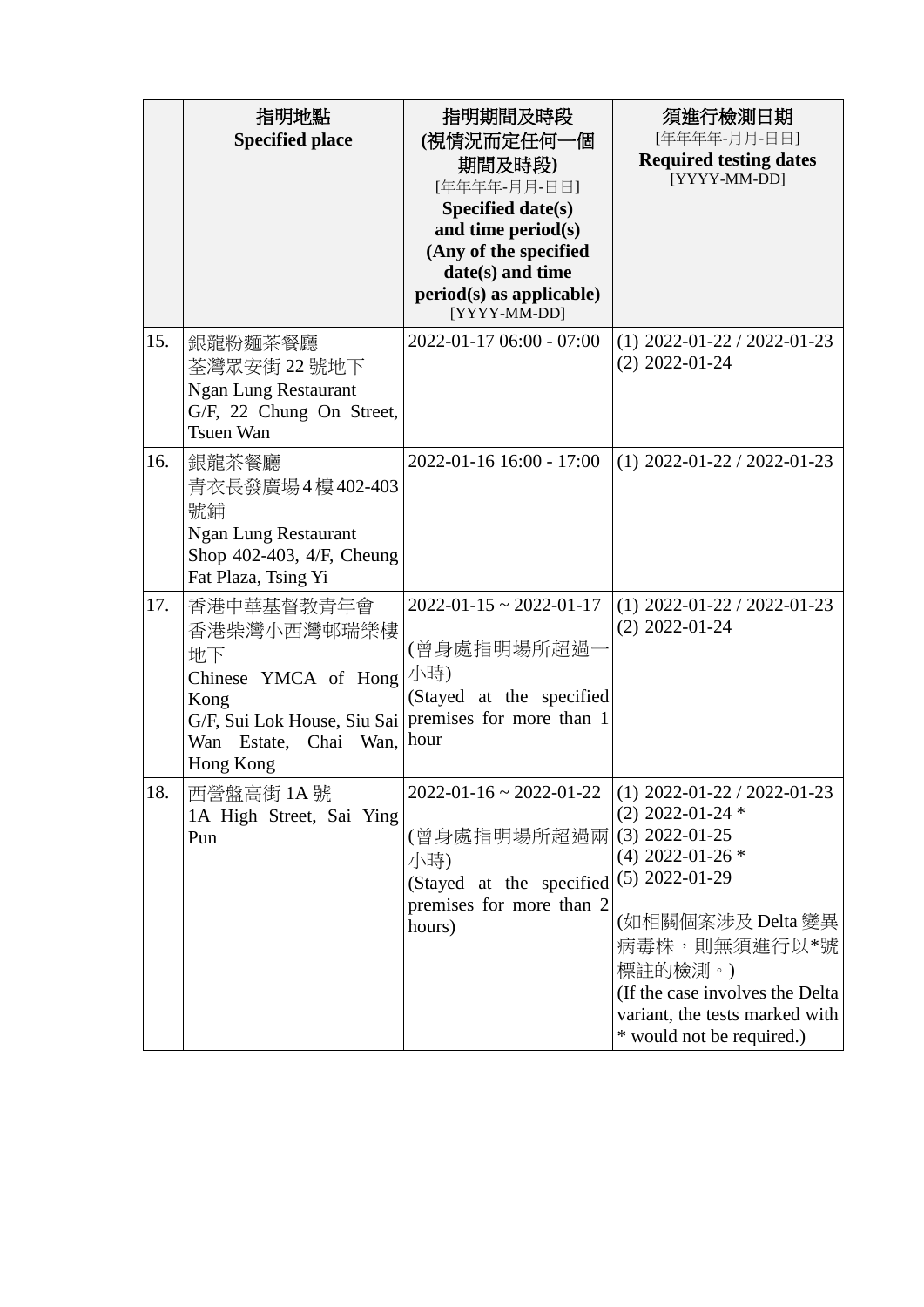|     | 指明地點<br><b>Specified place</b>                                                                                                           | 指明期間及時段<br>(視情況而定任何一個<br>期間及時段)<br>[年年年年-月月-日日]<br>Specified date(s)<br>and time period(s)<br>(Any of the specified<br>date(s) and time<br>$period(s)$ as applicable)<br>[YYYY-MM-DD] | 須進行檢測日期<br>[年年年年-月月-日日]<br><b>Required testing dates</b><br>[YYYY-MM-DD]                                                                                                                                                                        |
|-----|------------------------------------------------------------------------------------------------------------------------------------------|---------------------------------------------------------------------------------------------------------------------------------------------------------------------------------------|-------------------------------------------------------------------------------------------------------------------------------------------------------------------------------------------------------------------------------------------------|
| 19. | 香港港威酒店<br>尖沙咀海港城<br>Gateway Hotel, Hong Kong<br>Harbour City, Tsim Sha Tsui                                                              | $2022 - 01 - 19 \approx 2022 - 01 - 20$<br>(曾身處指明場所超過兩<br>小時)<br>(Stayed at the specified<br>premises for more than 2<br>hours)                                                       | $(1)$ 2022-01-22 / 2022-01-23<br>$(2)$ 2022-01-24 $*$<br>$(3)$ 2022-01-27<br>(如相關個案涉及 Delta 變異<br>病毒株,則無須進行以*號<br>標註的檢測。)<br>(If the case involves the Delta<br>variant, the tests marked with<br>* would not be required.)                     |
| 20. | 源興隆麵家<br>西環石塘咀皇后大道西<br>453 號地下<br>Yuen Hing Lung Noodles<br>G/F, 453 Queen's Road<br>West, Shek Tong<br>Tsui,<br><b>Western District</b> | 2022-01-21 12:00 - 14:00                                                                                                                                                              | $(1)$ 2022-01-22 / 2022-01-23<br>$(2)$ 2022-01-24<br>$(3)$ 2022-01-25 $*$<br>$(4)$ 2022-01-28<br>(如相關個案涉及 Delta 變異<br>病毒株,則無須進行以*號<br>標註的檢測。)<br>(If the case involves the Delta<br>variant, the tests marked with<br>* would not be required.) |
| 21. | Xuân Modern Vietnamese<br>尖沙咀海港城港威商場 2<br>樓<br>Xuân Modern Vietnamese<br>2/F, Habour City, Gateway<br>Arcade, Tsim Sha Tsui              | 2022-01-19 12:00 - 14:00                                                                                                                                                              | $(1)$ 2022-01-22 / 2022-01-23<br>$(2)$ 2022-01-26                                                                                                                                                                                               |
| 22. | The Continental Club<br>尖沙咀海港城馬哥孛羅香<br>港酒店<br>The Continental Club<br>Marco Polo Hong Kong<br>Hotel, Harbour City, Tsim<br>Sha Tsui      | 2022-01-19 15:00 - 17:00                                                                                                                                                              | $(1)$ 2022-01-22 / 2022-01-23<br>$(2)$ 2022-01-26                                                                                                                                                                                               |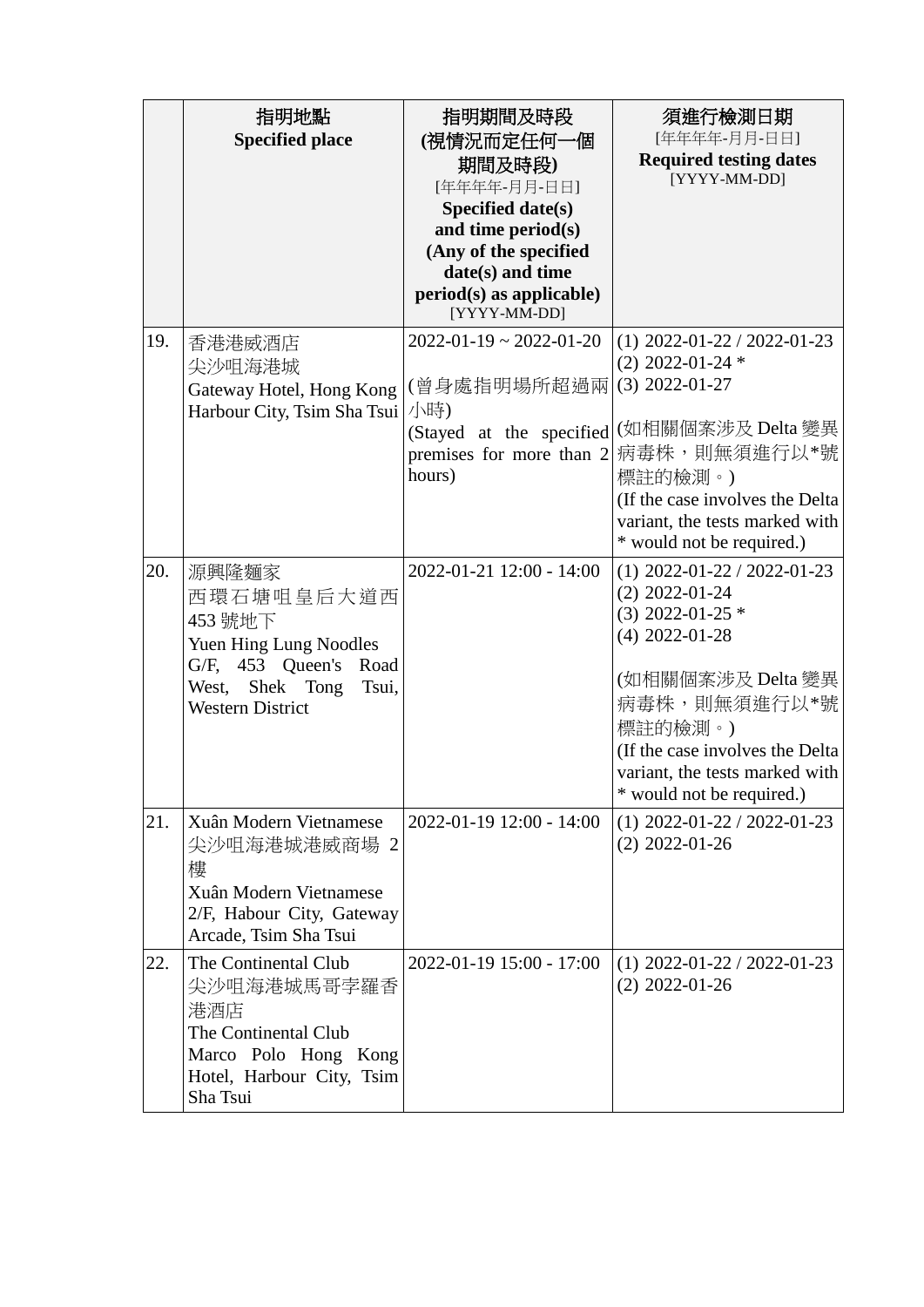|     | 指明地點<br><b>Specified place</b>                                                                                                                     | 指明期間及時段<br>(視情況而定任何一個<br>期間及時段)<br>[年年年年-月月-日日]<br><b>Specified date(s)</b><br>and time period(s)<br>(Any of the specified<br>date(s) and time<br>$period(s)$ as applicable)<br>[YYYY-MM-DD] | 須進行檢測日期<br>[年年年年-月月-日日]<br><b>Required testing dates</b><br>[YYYY-MM-DD] |
|-----|----------------------------------------------------------------------------------------------------------------------------------------------------|----------------------------------------------------------------------------------------------------------------------------------------------------------------------------------------------|--------------------------------------------------------------------------|
| 23. | 嘉嘉好宴會廳<br>元朗好順泰大廈 1 樓 2 號<br>鋪<br>Joy and Harmony Banquet<br>Shop 2, 1/F, Ho Shun Tai<br>Building, Yuen Long                                       | 2022-01-18 14:00 - 16:00                                                                                                                                                                     | $(1)$ 2022-01-22 / 2022-01-23<br>$(2)$ 2022-01-25                        |
| 24. | 百味軒<br>元朗俊賢坊 2 號恆運樓地<br>$\top$<br>Prideway Hinge Kitchen<br>G/F, Lucky Mansion,<br>$\overline{2}$<br>Chun Yin Square, Yuen<br>Long                 | 2022-01-18 09:00 - 10:00                                                                                                                                                                     | $(1)$ 2022-01-22 / 2022-01-23<br>$(2)$ 2022-01-25                        |
| 25. | 明星海鮮燒鵝專門店<br>西環德輔道西 271-285號2<br>樓<br>Star Seafood And Roasted<br><b>Goose Restaurant</b><br>2/F, 271-285 Des Voeux<br>Road West, Western District | 2022-01-17 12:00 - 14:00                                                                                                                                                                     | $(1)$ 2022-01-22 / 2022-01-23<br>$(2)$ 2022-01-24                        |
| 26. | 翡翠海鮮酒家<br>旺角洗衣街<br><b>Jade Seafood Restaurant</b><br>Sai Yee Street, Mong Kok                                                                      | 2022-01-16 12:00 - 15:00                                                                                                                                                                     | $(1)$ 2022-01-22 / 2022-01-23                                            |
| 27. | 沙田香港中文大學聯合書<br>院學生飯堂<br>United College<br>Student<br>The<br>Chinese<br>Canteen,<br>University of Hong Kong,<br>Sha Tin                             | 2022-01-17 17:30 - 18:00                                                                                                                                                                     | $(1)$ 2022-01-22 / 2022-01-23<br>$(2)$ 2022-01-24                        |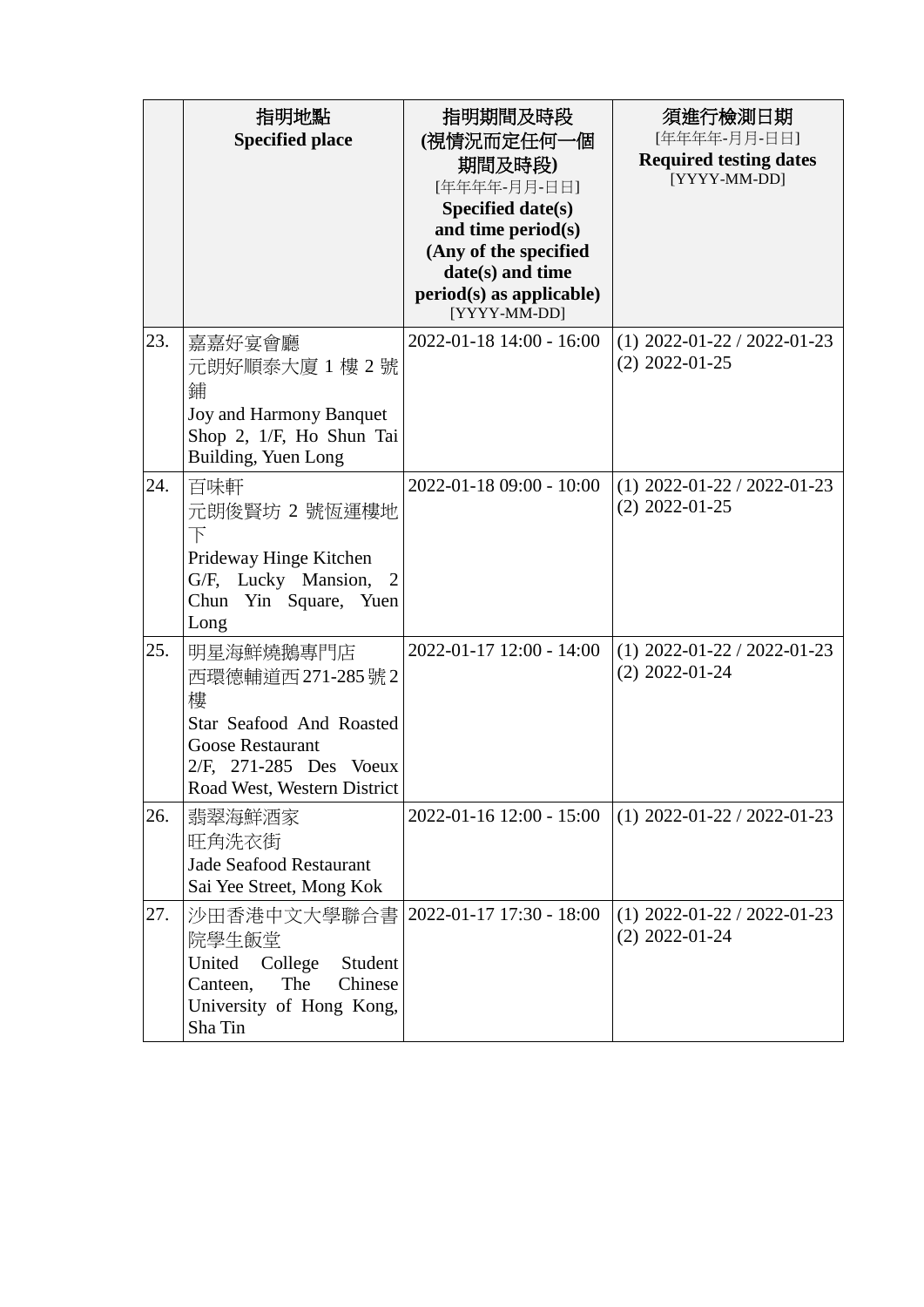|     | 指明地點<br><b>Specified place</b>                                                                           | 指明期間及時段<br>(視情況而定任何一個<br>期間及時段)<br>[年年年年-月月-日日]<br>Specified date(s)<br>and time period(s)<br>(Any of the specified<br>date(s) and time<br>$period(s)$ as applicable)<br>[YYYY-MM-DD] | 須進行檢測日期<br>[年年年年-月月-日日]<br><b>Required testing dates</b><br>[YYYY-MM-DD]                                                                                                                                                    |
|-----|----------------------------------------------------------------------------------------------------------|---------------------------------------------------------------------------------------------------------------------------------------------------------------------------------------|-----------------------------------------------------------------------------------------------------------------------------------------------------------------------------------------------------------------------------|
| 28. | 利碧嘉音樂藝術培育學院<br>沙田圓州角冠華大廈2樓<br>Rebecca Academy of Music<br>and Arts<br>2/F, Koon Wah Building,<br>Sha Tin | 2022-01-19 17:30 - 19:30<br>2022-01-20 17:30 - 19:30                                                                                                                                  | $(1)$ 2022-01-22 / 2022-01-23<br>$(2)$ 2022-01-24 $*$<br>$(3)$ 2022-01-27<br>(如相關個案涉及 Delta 變異<br>病毒株,則無須進行以*號<br>標註的檢測。)<br>(If the case involves the Delta<br>variant, the tests marked with<br>* would not be required.) |
| 29. | 香港仔工業學校<br>香港仔黄竹坑道一號<br>Aberdeen Technical School<br>1 Wong Chuk Hang Road,<br>Aberdeen                  | $2022 - 01 - 16 \approx 2022 - 01 - 19$<br>(曾身處指明場所超過<br>小時)<br>(Stayed at the specified<br>premises for more than 1<br>hour)                                                         | $(1)$ 2022-01-22 / 2022-01-23<br>$(2)$ 2022-01-26                                                                                                                                                                           |
| 30. | 香港理工大學紅磡灣校園<br>紅磡紅樂道8號<br>PolyU Hung Hom Bay (曾身處指明場所超過<br>Campus<br>8 Hung Lok Road, Hung<br>Hom        | 2022-01-17<br>小時)<br>(Stayed at the specified<br>premises for more than 1<br>hour)                                                                                                    | $(1)$ 2022-01-22 / 2022-01-23<br>$(2)$ 2022-01-24                                                                                                                                                                           |
| 31. | 南豐紗廠<br>荃灣白田壩街 45 號<br>The Mills<br>45 Pak Tin Par Street, Tsuen<br>Wan                                  | $2022 - 01 - 18 \approx 2022 - 01 - 19$<br>(曾身處指明場所超過-<br>小時)<br>(Stayed at the specified<br>premises for more than 1<br>hour)                                                        | $(1)$ 2022-01-22 / 2022-01-23<br>$(2)$ 2022-01-26                                                                                                                                                                           |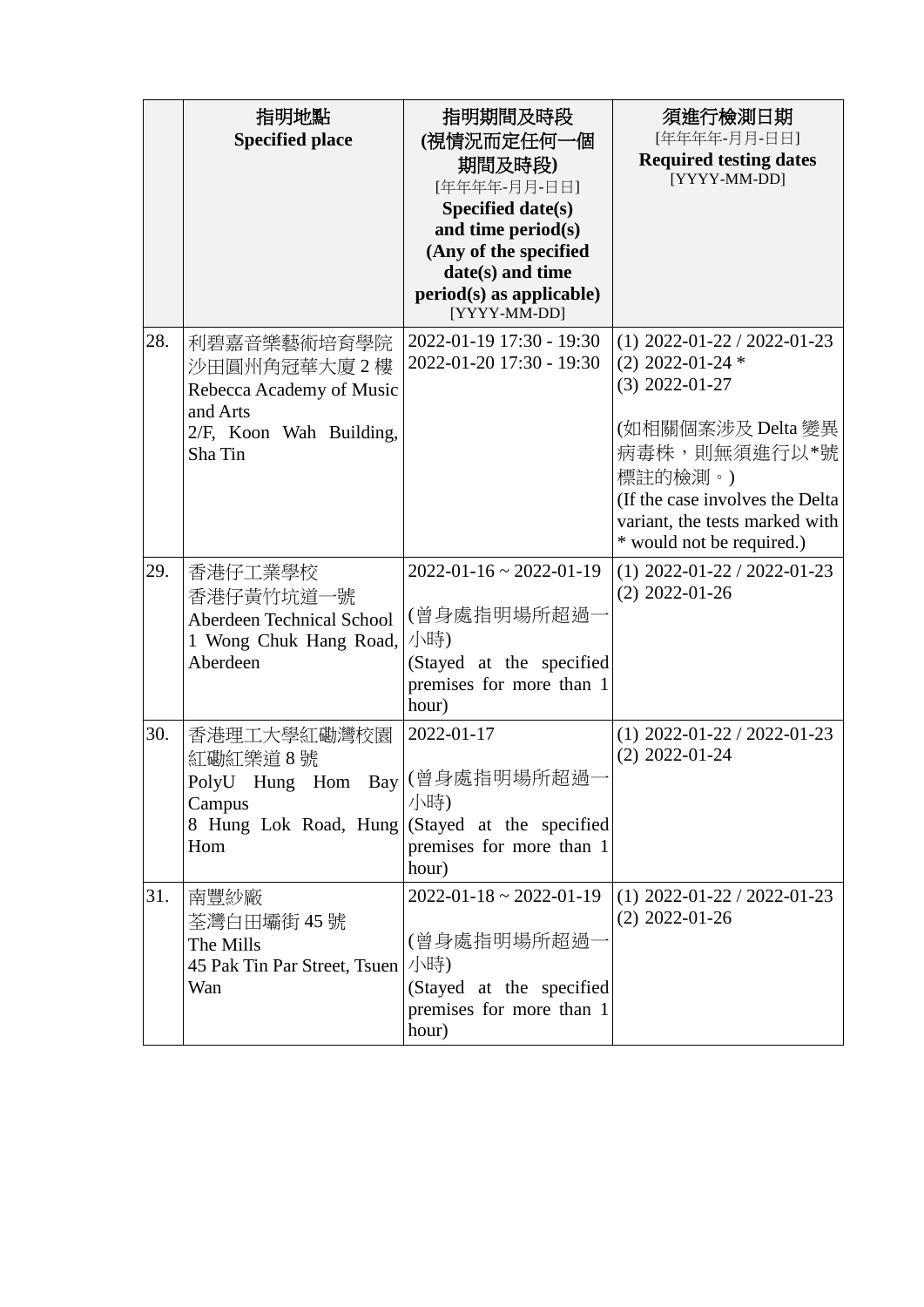|     | 指明地點<br><b>Specified place</b>                                                                                                                                                                                        | 指明期間及時段<br>(視情況而定任何一個<br>期間及時段)<br>[年年年年-月月-日日]<br><b>Specified date(s)</b><br>and time period(s)<br>(Any of the specified<br>date(s) and time<br>$period(s)$ as applicable)<br>[YYYY-MM-DD] | 須進行檢測日期<br>[年年年年-月月-日日]<br><b>Required testing dates</b><br>[YYYY-MM-DD]                                                                                                                                                                                                |
|-----|-----------------------------------------------------------------------------------------------------------------------------------------------------------------------------------------------------------------------|----------------------------------------------------------------------------------------------------------------------------------------------------------------------------------------------|-------------------------------------------------------------------------------------------------------------------------------------------------------------------------------------------------------------------------------------------------------------------------|
| 32. | 松悅園耆和護養院<br>葵涌葵涌邨葵涌商場第三<br>層平台<br>Chung /小時)<br>Evergreen (Kwai<br><b>Estate)</b> Nursing Home<br>Podium Level 3, Kwai   premises for more than 1<br>Chung Shopping Centre, hour)<br>Kwai Chung Estate, Kwai<br>Chung | $2022 - 01 - 17 \approx 2022 - 01 - 20$<br>(曾身處指明場所超過一<br>(Stayed at the specified                                                                                                           | $(1)$ 2022-01-22 / 2022-01-23<br>$(2)$ 2022-01-24 $*$<br>$(3)$ 2022-01-27<br>(如相關個案涉及 Delta 變異<br>病毒株,則無須進行以*號<br>標註的檢測。)<br>(If the case involves the Delta<br>variant, the tests marked with<br>* would not be required.)                                             |
| 33. | 荃灣西如心酒店<br>荃灣楊屋道8號<br>Nina Hotel Tsuen Wan West (曾身處指明場所超過兩<br>8 Yeung Uk Road, Tseun<br>Wan                                                                                                                          | $2022 - 01 - 20 \sim 2022 - 01 - 22$<br>小時)<br>(Stayed at the specified<br>premises for more than 2<br>hours)                                                                                | $(1)$ 2022-01-22 / 2022-01-23<br>$(2)$ 2022-01-24 $*$<br>$(3)$ 2022-01-25<br>$(4)$ 2022-01-26 $*$<br>$(5)$ 2022-01-29<br>(如相關個案涉及 Delta 變異<br>病毒株,則無須進行以*號<br>標註的檢測。)<br>(If the case involves the Delta<br>variant, the tests marked with<br>* would not be required.) |
| 34. | 德昌護老中心(葵興分院)<br>有限公司<br>葵涌昌年大廈地下 F 號鋪   (曾身處指明場所超過-<br>及1字樓全層<br><b>Tak Cheong Nursing Centre</b><br>(Kwai<br>Hing<br>Branch)<br>Limited<br>1/F, Unit F of G/F, Cheong<br>Nin Building, Kwai Chung                    | $ 2022-01-17  \sim 2022-01-20$<br>小時)<br>(Stayed at the specified<br>premises for more than 1<br>hour)                                                                                       | $(1)$ 2022-01-22 / 2022-01-23<br>$(2)$ 2022-01-24 $*$<br>$(3)$ 2022-01-27<br>(如相關個案涉及 Delta 變異<br>病毒株,則無須進行以*號<br>標註的檢測。)<br>(If the case involves the Delta<br>variant, the tests marked with<br>* would not be required.)                                             |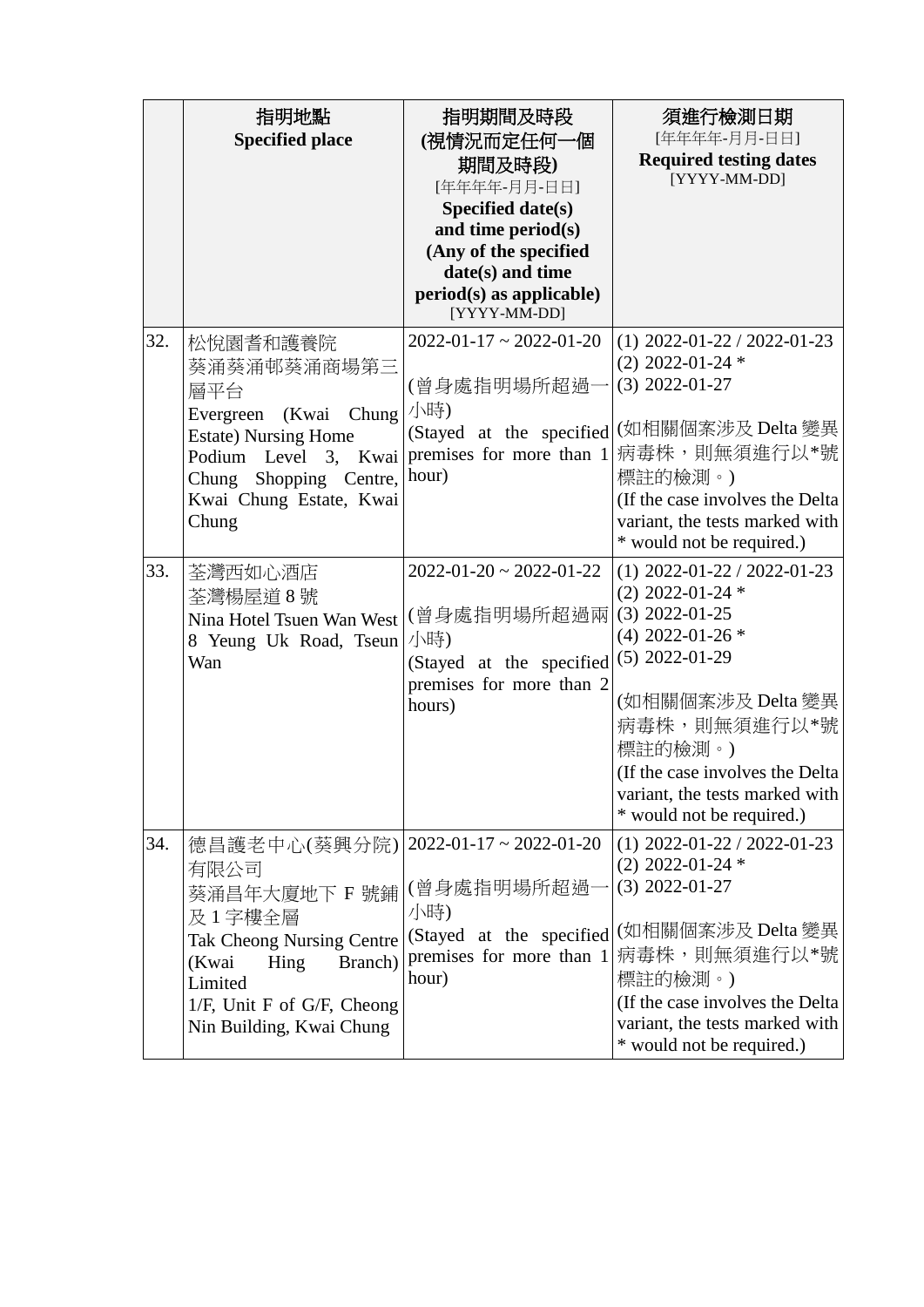|     | 指明地點<br><b>Specified place</b>                                                                                    | 指明期間及時段<br>(視情況而定任何一個<br>期間及時段)<br>[年年年年-月月-日日]<br>Specified date(s)<br>and time period(s)<br>(Any of the specified<br>date(s) and time<br>$period(s)$ as applicable)<br>[YYYY-MM-DD] | 須進行檢測日期<br>[年年年年-月月-日日]<br><b>Required testing dates</b><br>[YYYY-MM-DD]                                                                                                                                                                        |
|-----|-------------------------------------------------------------------------------------------------------------------|---------------------------------------------------------------------------------------------------------------------------------------------------------------------------------------|-------------------------------------------------------------------------------------------------------------------------------------------------------------------------------------------------------------------------------------------------|
| 35. | 四季餐廳<br>葵涌葵涌邨葵涌商場<br><b>Seasons Cafe</b><br>Chung<br>Shopping<br>Kwai<br>Centre, Kwai Chung Estate,<br>Kwai Chung | 2022-01-21 09:00 - 10:00                                                                                                                                                              | $(1)$ 2022-01-22 / 2022-01-23<br>$(2)$ 2022-01-24<br>$(3)$ 2022-01-25 $*$<br>$(4)$ 2022-01-28<br>(如相關個案涉及 Delta 變異<br>病毒株,則無須進行以*號<br>標註的檢測。)<br>(If the case involves the Delta<br>variant, the tests marked with<br>* would not be required.) |
| 36. | 葵康車仔麵<br>葵涌葵涌邨葵涌街市地下<br>葵康車仔麵<br>G/F, Kwai Chung Market,<br>Kwai Chung Estate, Kwai<br>Chung                      | 2022-01-20 09:00 - 10:00<br>2022-01-21 16:00 - 17:00                                                                                                                                  | $(1)$ 2022-01-22 / 2022-01-23<br>$(2)$ 2022-01-24<br>$(3)$ 2022-01-25 $*$<br>$(4)$ 2022-01-28<br>(如相關個案涉及 Delta 變異<br>病毒株,則無須進行以*號<br>標註的檢測。)<br>(If the case involves the Delta<br>variant, the tests marked with<br>* would not be required.) |
| 37. | 大生生活超市<br>葵涌石籬商場二期2樓<br>Dai Sang Groceries<br>2/F, Shek Lei Shopping<br>Centre (Phase)<br>$(2)$ ,<br>Chung        | 2022-01-17<br>2022-01-20<br>(曾身處指明場所超過<br>Kwai /小時)<br>(Stayed at the specified<br>premises for more than 1<br>hour)                                                                  | $(1)$ 2022-01-22 / 2022-01-23<br>$(2)$ 2022-01-24 $*$<br>$(3)$ 2022-01-27<br>(如相關個案涉及 Delta 變異<br>病毒株,則無須進行以*號<br>標註的檢測。)<br>(If the case involves the Delta)<br>variant, the tests marked with<br>* would not be required.)                    |
| 38. | 大生生活超市<br>青衣長發廣場3樓<br>Dai Sang Groceries<br>3/F, Cheung Fat Plaza, Tsing<br>Yi                                    | 2022-01-19<br>(曾身處指明場所超過<br>小時)<br>(Stayed at the specified<br>premises for more than 1<br>hour)                                                                                      | $(1)$ 2022-01-22 / 2022-01-23<br>$(2)$ 2022-01-26                                                                                                                                                                                               |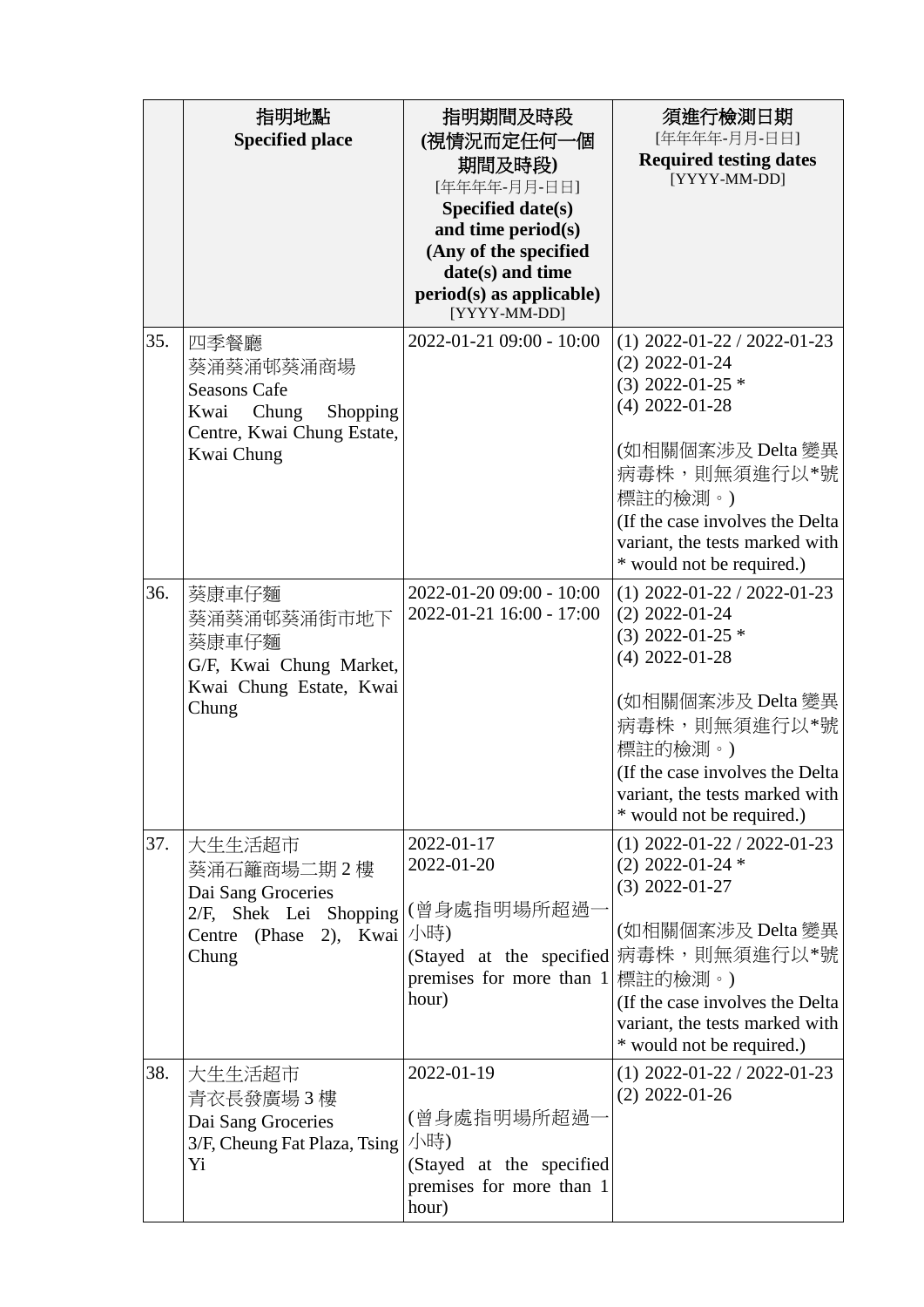|     | 指明地點<br><b>Specified place</b>                                                                                           | 指明期間及時段<br>(視情況而定任何一個<br>期間及時段)<br>[年年年年-月月-日日]<br>Specified date(s)<br>and time period(s)<br>(Any of the specified<br>date(s) and time<br>$period(s)$ as applicable)<br>[YYYY-MM-DD] | 須進行檢測日期<br>[年年年年-月月-日日]<br><b>Required testing dates</b><br>[YYYY-MM-DD]                                                                                                                                                     |
|-----|--------------------------------------------------------------------------------------------------------------------------|---------------------------------------------------------------------------------------------------------------------------------------------------------------------------------------|------------------------------------------------------------------------------------------------------------------------------------------------------------------------------------------------------------------------------|
| 39. | 大生生活超市<br>荃灣海之戀商場1樓<br>Dai Sang Groceries<br>1/F, OP Mall, 100 Tai Ho<br>Road, Tsuen Wan                                 | 2022-01-19<br>(曾身處指明場所超過<br>小時)<br>(Stayed at the specified<br>premises for more than 1<br>hour)                                                                                      | $(1)$ 2022-01-22 / 2022-01-23<br>$(2)$ 2022-01-26                                                                                                                                                                            |
| 40. | 意樂餐廳<br>青衣長發廣場3樓<br>Café de Itamomo<br>3/F, Cheung Fat Plaza, Tsing<br>Yi                                                | 2022-01-19 16:00 - 17:00                                                                                                                                                              | $(1)$ 2022-01-22 / 2022-01-23<br>$(2)$ 2022-01-26                                                                                                                                                                            |
| 41. | 薩莉亞意式餐廳<br>荃灣悅來坊 B2 樓<br>Saizeriya Italian Restaurant<br>B2/F, Panda Place, Tsuen<br>Wan                                 | 2022-01-18 13:00 - 14:00                                                                                                                                                              | $(1)$ 2022-01-22 / 2022-01-23<br>$(2)$ 2022-01-25                                                                                                                                                                            |
| 42. | 魚米<br>葵涌石籬商場二期2樓<br>Yu Mai<br>2/F, Shek Lei Shopping<br>(Phase 2), Kwai<br>Centre<br>Chung                               | 2022-01-17 14:00 - 15:00                                                                                                                                                              | $(1)$ 2022-01-22 / 2022-01-23<br>$(2)$ 2022-01-24                                                                                                                                                                            |
| 43. | 聖公會荊冕堂士德幼稚園<br>荃灣德士古道 67-73 號<br>S.K.H. Crown of Thorns<br>Church Sadick Kindergarten<br>67-73 Texaco Road, Tsuen<br>Wan | $2022 - 01 - 16 \approx 2022 - 01 - 20$<br>(曾身處指明場所超過-<br>小時)<br>(Stayed at the specified<br>premises for more than 1<br>hour)                                                        | $(1)$ 2022-01-22 / 2022-01-23<br>$(2)$ 2022-01-24 $*$<br>$(3)$ 2022-01-27<br>(如相關個案涉及 Delta 變異<br>病毒株,則無須進行以*號<br>標註的檢測。)<br>(If the case involves the Delta)<br>variant, the tests marked with<br>* would not be required.) |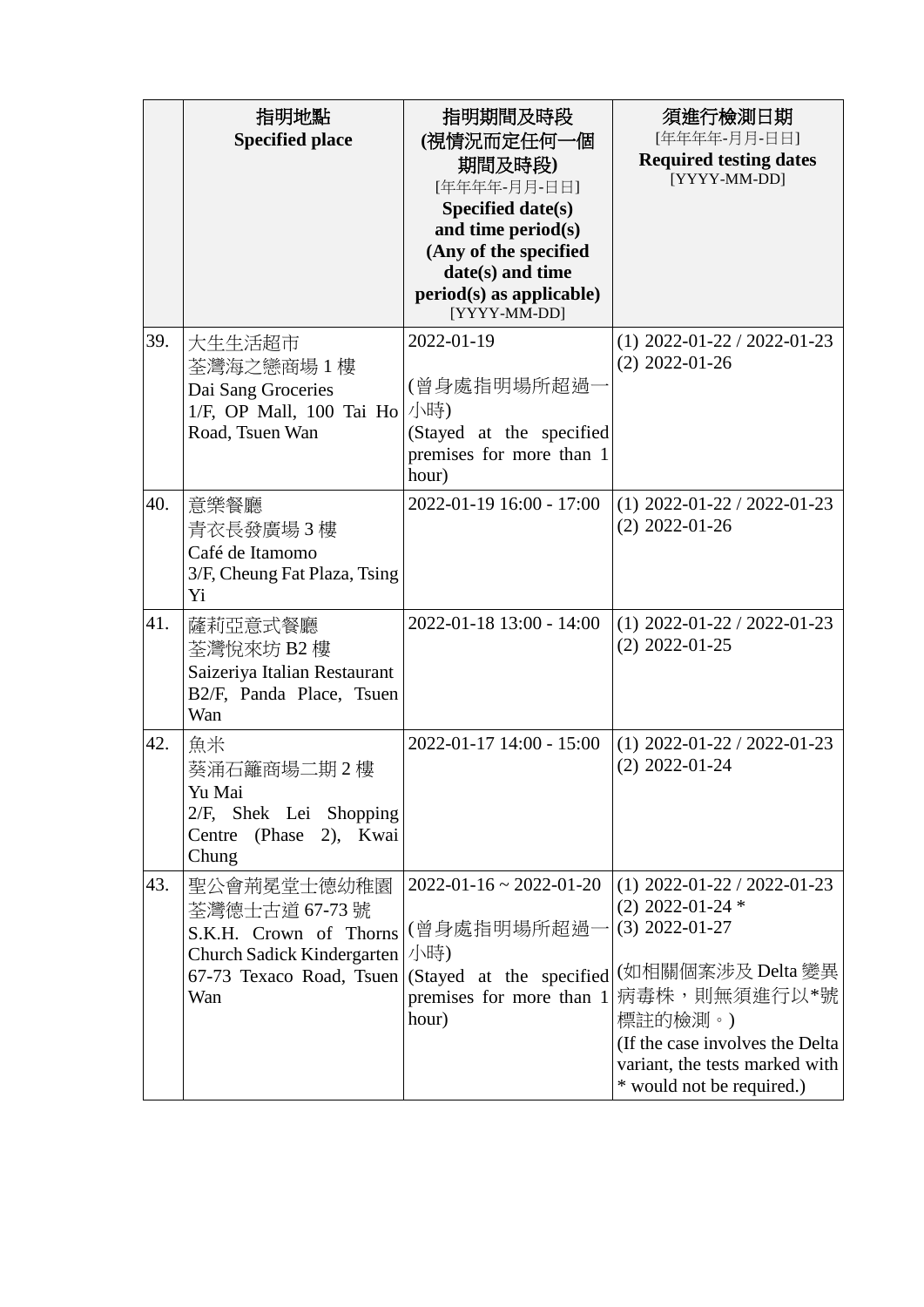|     | 指明地點<br><b>Specified place</b>                                                                                                                | 指明期間及時段<br>(視情況而定任何一個<br>期間及時段)<br>[年年年年-月月-日日]<br>Specified date(s)<br>and time period(s)<br>(Any of the specified<br>date(s) and time<br>$period(s)$ as applicable)<br>[YYYY-MM-DD] | 須進行檢測日期<br>[年年年年-月月-日日]<br><b>Required testing dates</b><br>[YYYY-MM-DD]                                                                                                                                                                                                |
|-----|-----------------------------------------------------------------------------------------------------------------------------------------------|---------------------------------------------------------------------------------------------------------------------------------------------------------------------------------------|-------------------------------------------------------------------------------------------------------------------------------------------------------------------------------------------------------------------------------------------------------------------------|
| 44. | 根記歐日汽車維修<br>大圍積信街 77號地下<br>Kan Kee Auto Motor Car<br>Maintenance<br>G/F, 77 Chik Shun Street,<br>Tai Wai                                      | $2022 - 01 - 16 \approx 2022 - 01 - 22$<br>(曾身處指明場所超過-<br>小時)<br>(Stayed at the specified<br>premises for more than 1<br>hour)                                                        | $(1)$ 2022-01-22 / 2022-01-23<br>$(2)$ 2022-01-24 $*$<br>$(3)$ 2022-01-25<br>$(4)$ 2022-01-26 $*$<br>$(5)$ 2022-01-29<br>(如相關個案涉及 Delta 變異<br>病毒株,則無須進行以*號<br>標註的檢測。)<br>(If the case involves the Delta<br>variant, the tests marked with<br>* would not be required.) |
| 45. | 銅鑼灣怡和街 1-1L 號香港   2022-01-17~2022-01-22<br>大廈<br>Hong Kong Mansion, 1-1L<br>Yee Wo Street, Causeway<br>Bay                                    | (曾身處指明場所超過兩<br>小時)<br>(Stayed at the specified<br>premises for more than 2<br>hours)                                                                                                  | $(1)$ 2022-01-22 / 2022-01-23<br>$(2)$ 2022-01-26                                                                                                                                                                                                                       |
| 46. | 郭汝衡醫生<br>葵涌葵涌邨葵涌商場 114<br>號鋪<br>Dr. Kwok Yu Hang<br>Shop 114, Kwai<br>Chung<br><b>Shopping</b><br>Kwai<br>Centre,<br>Chung Estate, Kwai Chung | 2022-01-19 18:00 - 20:00                                                                                                                                                              | $(1)$ 2022-01-22 / 2022-01-23<br>$(2)$ 2022-01-26                                                                                                                                                                                                                       |
| 47. | 薩莉亞意式餐廳<br>荃灣荃薈 1 樓<br>Saizeriya Italian Restaurant<br>1/F, Smartland, Tsuen Wan                                                              | 2022-01-18 12:00 - 13:00                                                                                                                                                              | $(1)$ 2022-01-22 / 2022-01-23<br>$(2)$ 2022-01-25                                                                                                                                                                                                                       |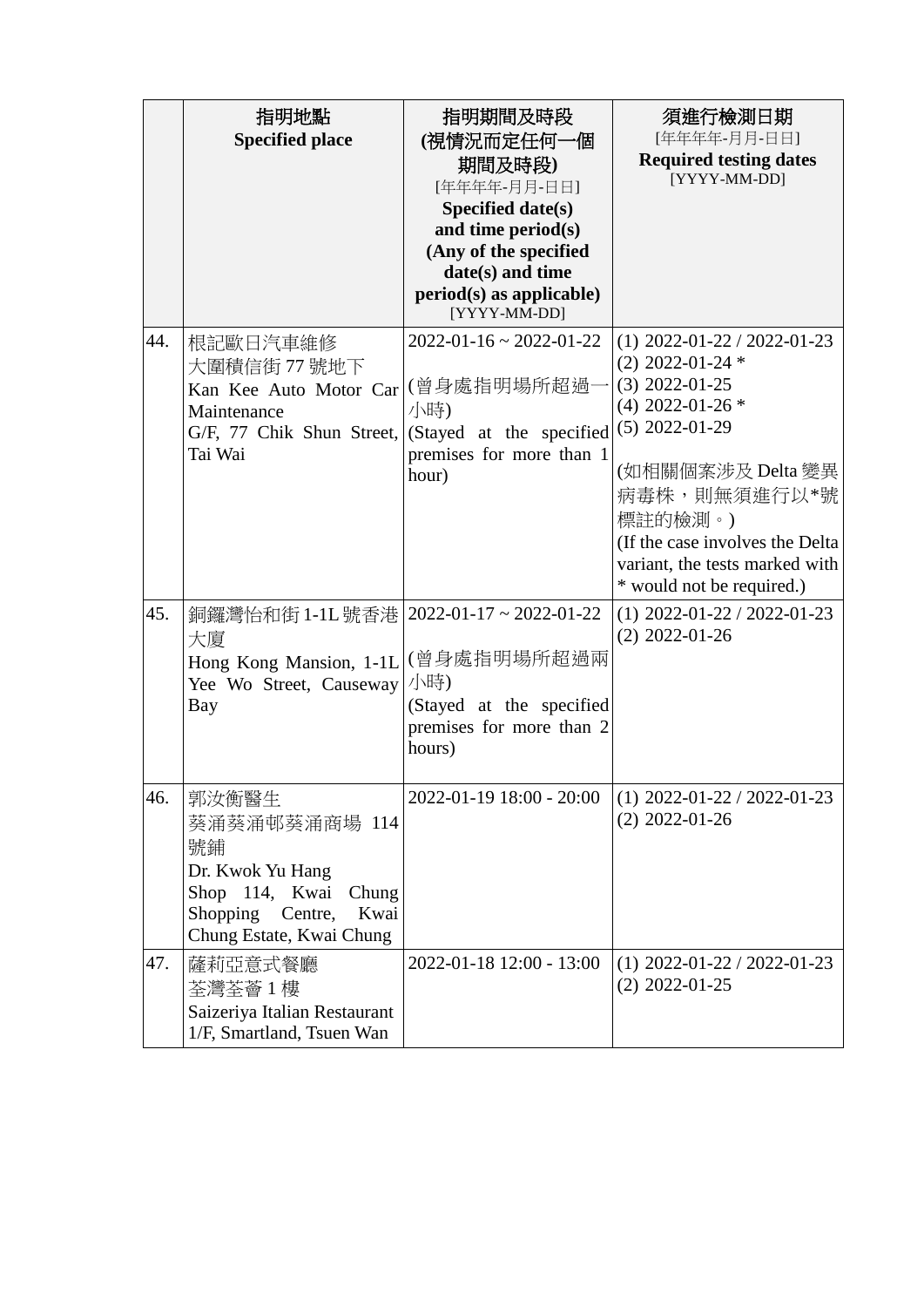|     | 指明地點                                                    | 指明期間及時段                                              | 須進行檢測日期                                                           |
|-----|---------------------------------------------------------|------------------------------------------------------|-------------------------------------------------------------------|
|     | <b>Specified place</b>                                  | (視情況而定任何一個                                           | [年年年年-月月-日日]<br><b>Required testing dates</b>                     |
|     |                                                         | 期間及時段)<br>[年年年年-月月-日日]                               | [YYYY-MM-DD]                                                      |
|     |                                                         | Specified date(s)                                    |                                                                   |
|     |                                                         | and time period(s)                                   |                                                                   |
|     |                                                         | (Any of the specified<br>date(s) and time            |                                                                   |
|     |                                                         | $period(s)$ as applicable)<br>[YYYY-MM-DD]           |                                                                   |
| 48. | can.teen                                                | 2022-01-17 16:00 - 17:00                             | $(1)$ 2022-01-22 / 2022-01-23                                     |
|     | 號<br>大嶼山香港國際機場-                                         | 2022-01-19 16:00 - 18:00                             | $(2)$ 2022-01-24 $*$                                              |
|     | 客運大樓離港層 7<br>樓<br>7T090 鋪                               | 2022-01-20 15:00 - 17:00                             | $(3)$ 2022-01-27                                                  |
|     | can.teen                                                |                                                      | (如相關個案涉及 Delta 變異                                                 |
|     | Unit No 7T090, Level 7,                                 |                                                      | 病毒株,則無須進行以*號                                                      |
|     | Terminal 1, Departures Hall,<br>Hong Kong International |                                                      | 標註的檢測。)<br>(If the case involves the Delta                        |
|     | Airport, Lantau Island,                                 |                                                      | variant, the tests marked with                                    |
|     |                                                         |                                                      | * would not be required.)                                         |
| 49. | 黃英傑醫生                                                   | 2022-01-20 17:30 - 19:30<br>2022-01-21 10:00 - 12:00 | $(1)$ 2022-01-22 / 2022-01-23<br>$(2)$ 2022-01-24                 |
|     | 葵涌葵涌邨葵涌商場 116<br>號鋪                                     |                                                      | $(3)$ 2022-01-25 $*$                                              |
|     | Dr. Wong Ying Kit                                       |                                                      | $(4)$ 2022-01-28                                                  |
|     | Shop 116, Kwai<br>Chung                                 |                                                      | (如相關個案涉及 Delta 變異                                                 |
|     | Shopping Centre,<br>Kwai<br>Chung Estate, Kwai Chung    |                                                      | 病毒株,則無須進行以*號                                                      |
|     |                                                         |                                                      | 標註的檢測。)                                                           |
|     |                                                         |                                                      | (If the case involves the Delta<br>variant, the tests marked with |
|     |                                                         |                                                      | * would not be required.)                                         |
| 50. | 大嶼山香港國際機場-                                              | -號   2022-01-17 ~ 2022-01-20                         | $(1)$ 2022-01-22 / 2022-01-23                                     |
|     | 客運大樓 5S030A<br>及                                        |                                                      | $(2)$ 2022-01-24 $*$<br>$(3)$ 2022-01-27                          |
|     | 5S022<br>Unit 5S030A and 5S022,                         |                                                      |                                                                   |
|     | Terminal 1, Hong Kong                                   |                                                      | (如相關個案涉及 Delta 變異                                                 |
|     |                                                         |                                                      | 病毒株,則無須進行以*號<br>標註的檢測。)                                           |
|     |                                                         |                                                      | (If the case involves the Delta)                                  |
|     |                                                         |                                                      | variant, the tests marked with                                    |
| 51. |                                                         | 2022-01-16 08:30 - 10:00                             | * would not be required.)<br>$(1)$ 2022-01-22 / 2022-01-23        |
|     | 全記小店<br>西貢金寶閣地下9號鋪                                      |                                                      |                                                                   |
|     | <b>Bistro Chuen Kee</b>                                 |                                                      |                                                                   |
|     | Shop 9, G/F, Kam Po Court,                              |                                                      |                                                                   |
|     | Sai Kung                                                |                                                      |                                                                   |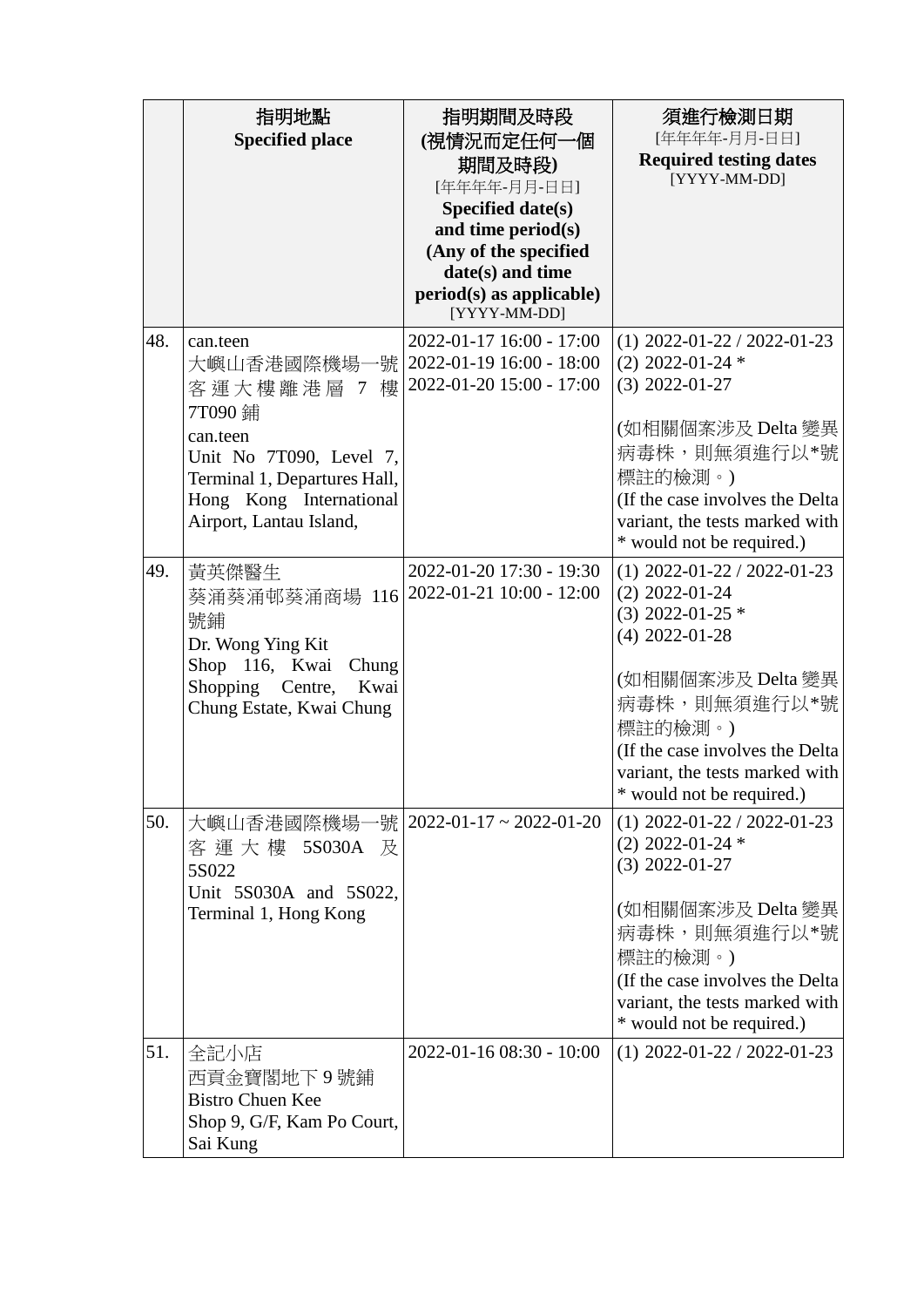|     | 指明地點<br><b>Specified place</b>                                                                                                                                                                                                                                                                                                | 指明期間及時段<br>(視情況而定任何一個<br>期間及時段)<br>[年年年年-月月-日日]<br>Specified date(s)<br>and time period(s)<br>(Any of the specified<br>date(s) and time<br>$period(s)$ as applicable)<br>[YYYY-MM-DD] | 須進行檢測日期<br>[年年年年-月月-日日]<br><b>Required testing dates</b><br>[YYYY-MM-DD] |
|-----|-------------------------------------------------------------------------------------------------------------------------------------------------------------------------------------------------------------------------------------------------------------------------------------------------------------------------------|---------------------------------------------------------------------------------------------------------------------------------------------------------------------------------------|--------------------------------------------------------------------------|
| 52. | <b>Lynns Concepts Limited</b><br>灣仔富通大廈6樓及7樓<br><b>Lynns Concepts Limited</b><br>$6/F$ and 7/F, Fortis Tower,<br>Wanchai                                                                                                                                                                                                      | $2022 - 01 - 16 \approx 2022 - 01 - 19$<br>(曾身處指明場所超過-<br>小時)<br>(Stayed at the specified<br>premises for more than 1<br>hour)                                                        | $(1)$ 2022-01-22 / 2022-01-23<br>$(2)$ 2022-01-26                        |
| 53. | 仁濟醫院一香港浸會大學<br>中醫診所暨教研中心(葵<br>青區)<br>葵涌下葵涌分科診所及特<br>殊教育中心地下<br>Yan Chai Hospital - Hong<br>Kong Baptist University<br>Chinese Medicine<br>Clinic<br>cum Training and Research<br>Centre (Kwai Tsing District)<br>G/F, Ha<br>Kwai<br>Chung<br>Polyclinic<br>$\&$<br>Special<br><b>Education Services Centre,</b><br>Kwai Chung | 2022-01-17 11:00 - 13:00                                                                                                                                                              | $(1)$ 2022-01-22 / 2022-01-23<br>$(2)$ 2022-01-24                        |
| 54. | 甜點<br>荃灣富麗花園商場地下 62<br>號鋪<br><b>Hearts Dessert</b><br>Shop 62, G/F, Wealthy<br>Garden Shopping Arcade,<br><b>Tsuen Wan</b>                                                                                                                                                                                                    | 2022-01-19 15:00 - 17:00                                                                                                                                                              | $(1)$ 2022-01-22 / 2022-01-23<br>$(2)$ 2022-01-26                        |
| 55. | 牛角次男坊<br>荃灣荃灣廣場 1 樓 112B 及<br>113 號鋪<br>Gyukaku Jinan-Bou<br>Shop No. 112B & 113, 1/F,<br>Tsuen Wan Plaza, Tsuen<br>Wan                                                                                                                                                                                                       | 2022-01-18 14:00 - 16:00                                                                                                                                                              | $(1)$ 2022-01-22 / 2022-01-23<br>$(2)$ 2022-01-25                        |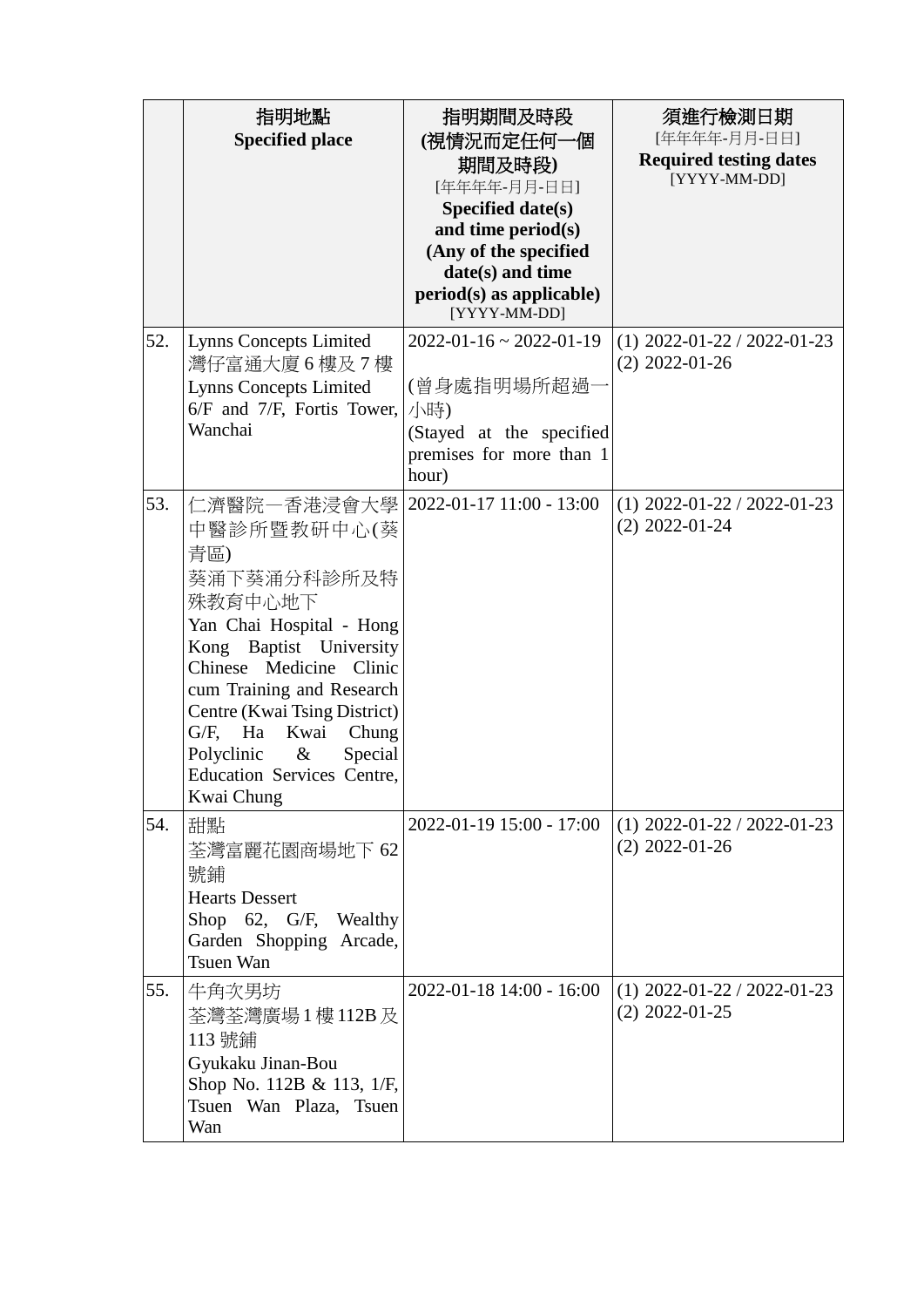|     | 指明地點<br><b>Specified place</b>                                                                                                                                                                          | 指明期間及時段<br>(視情況而定任何一個<br>期間及時段)<br>[年年年年-月月-日日]<br>Specified date(s)<br>and time period(s)<br>(Any of the specified<br>date(s) and time<br>$period(s)$ as applicable)<br>[YYYY-MM-DD] | 須進行檢測日期<br>[年年年年-月月-日日]<br><b>Required testing dates</b><br>[YYYY-MM-DD]                                                                                                                                                    |
|-----|---------------------------------------------------------------------------------------------------------------------------------------------------------------------------------------------------------|---------------------------------------------------------------------------------------------------------------------------------------------------------------------------------------|-----------------------------------------------------------------------------------------------------------------------------------------------------------------------------------------------------------------------------|
| 56. | 麥當勞<br>荃灣德士古道富麗商場地<br>鋪<br>McDonald's<br>$G/F$ ,<br>Wealthy<br>Garden,<br>Texaco Road, Tsuen Wan                                                                                                        | 2022-01-18 10:00 - 12:00                                                                                                                                                              | $(1)$ 2022-01-22 / 2022-01-23<br>$(2)$ 2022-01-25                                                                                                                                                                           |
| 57. | 救世軍南山長者之家<br>深水埗南山邨南明樓 201-<br>232 及 301-332 室<br>The Salvation Army Nam<br>Shan Residence for Senior<br>Citizens<br>Units 201-232 & Units 301-<br>332 Nam Ming House, Nam<br>Shan Estate, Sham Shui Po | $2022 - 01 - 17 \approx 2022 - 01 - 18$<br>(曾身處指明場所超過-<br>小時)<br>(Stayed at the specified<br>premises for more than 1<br>hour)                                                        | $(1)$ 2022-01-22 / 2022-01-23<br>$(2)$ 2022-01-25                                                                                                                                                                           |
| 58. | 基督教香港信義會天恩堂<br>葵涌葵盛圍 364號<br><b>ELCHK</b><br>The<br>Grace<br>Lutheran Church<br>364 Kwai Shing<br>Circuit,<br>Kwai Chung                                                                                | 2022-01-16 09:00 - 12:00                                                                                                                                                              | $(1)$ 2022-01-22 / 2022-01-23                                                                                                                                                                                               |
| 59. | 逸東軒<br>佐敦彌敦道 380 號香港逸<br>東酒店 B2 樓層<br>Yat Tung Heen<br>Level B2, Eaton HK, 380<br>Nathan Road, Jordan                                                                                                   | 2022-01-20 11:00 - 13:00                                                                                                                                                              | $(1)$ 2022-01-22 / 2022-01-23<br>$(2)$ 2022-01-24 $*$<br>$(3)$ 2022-01-27<br>(如相關個案涉及 Delta 變異<br>病毒株,則無須進行以*號<br>標註的檢測。)<br>(If the case involves the Delta<br>variant, the tests marked with<br>* would not be required.) |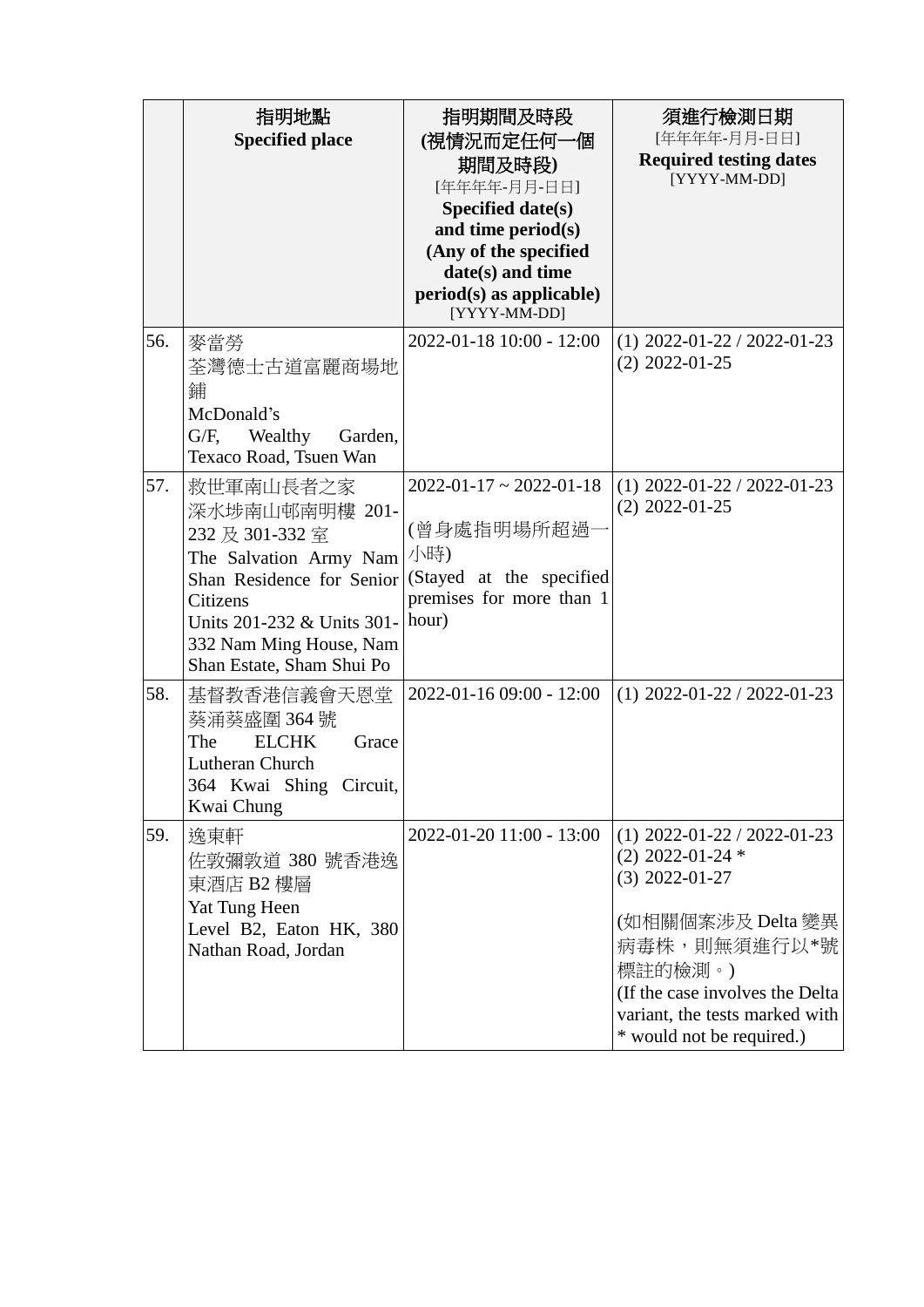|     | 指明地點<br><b>Specified place</b>                                                                               | 指明期間及時段<br>(視情況而定任何一個<br>期間及時段)<br>[年年年年-月月-日日]<br>Specified date(s)<br>and time period(s)<br>(Any of the specified<br>date(s) and time<br>$period(s)$ as applicable)<br>[YYYY-MM-DD] | 須進行檢測日期<br>[年年年年-月月-日日]<br><b>Required testing dates</b><br>[YYYY-MM-DD]                                                                                                                                                                        |
|-----|--------------------------------------------------------------------------------------------------------------|---------------------------------------------------------------------------------------------------------------------------------------------------------------------------------------|-------------------------------------------------------------------------------------------------------------------------------------------------------------------------------------------------------------------------------------------------|
| 60. | 丁家衞醫生<br>荃灣兆和街 3 號地下<br>Dr Ting Kar Wai<br>G/F, 3 Shiu Wo Street,<br><b>Tsuen Wan</b>                        | 2022-01-20 16:00 - 17:00                                                                                                                                                              | $(1)$ 2022-01-22 / 2022-01-23<br>$(2)$ 2022-01-24 $*$<br>$(3)$ 2022-01-27<br>(如相關個案涉及 Delta 變異<br>病毒株,則無須進行以*號<br>標註的檢測。)<br>(If the case involves the Delta<br>variant, the tests marked with<br>* would not be required.)                     |
| 61. | 御名園<br>荃灣荃灣千色匯1期5樓\<br>Royal<br>Ming<br>Garden<br>Restaurant<br>5/F, Kolour Tsuen Wan I,<br><b>Tsuen Wan</b> | 2022-01-18 10:00-12:00<br>2022-01-20 09:30-12:00                                                                                                                                      | $(1)$ 2022-01-22 / 2022-01-23<br>$(2)$ 2022-01-24 $*$<br>$(3)$ 2022-01-27<br>(如相關個案涉及 Delta 變異<br>病毒株,則無須進行以*號<br>標註的檢測。)<br>(If the case involves the Delta<br>variant, the tests marked with<br>* would not be required.)                     |
| 62. | 半島漁港<br>荃灣荃灣千色匯1期6樓<br>Peninsula Cuisine<br>6/F, Kolour Tsuen Wan I,<br>Tsuen Wan                            | 2022-01-17 09:30-11:00<br>2022-01-19 10:30-11:30                                                                                                                                      | $(1)$ 2022-01-22 / 2022-01-23<br>$(2)$ 2022-01-26                                                                                                                                                                                               |
| 63. | 紅茶<br>葵涌大廈街 5-17號仁雅大<br>廈地下<br>Red Tea<br>G/F, Yen Ya Building, 5-17<br>Tai Ha Street, Kwai Chung            | 2022-01-19 14:00-15:00<br>2022-01-21 10:00-12:00                                                                                                                                      | $(1)$ 2022-01-22 / 2022-01-23<br>$(2)$ 2022-01-24<br>$(3)$ 2022-01-25 $*$<br>$(4)$ 2022-01-28<br>(如相關個案涉及 Delta 變異<br>病毒株,則無須進行以*號<br>標註的檢測。)<br>(If the case involves the Delta<br>variant, the tests marked with<br>* would not be required.) |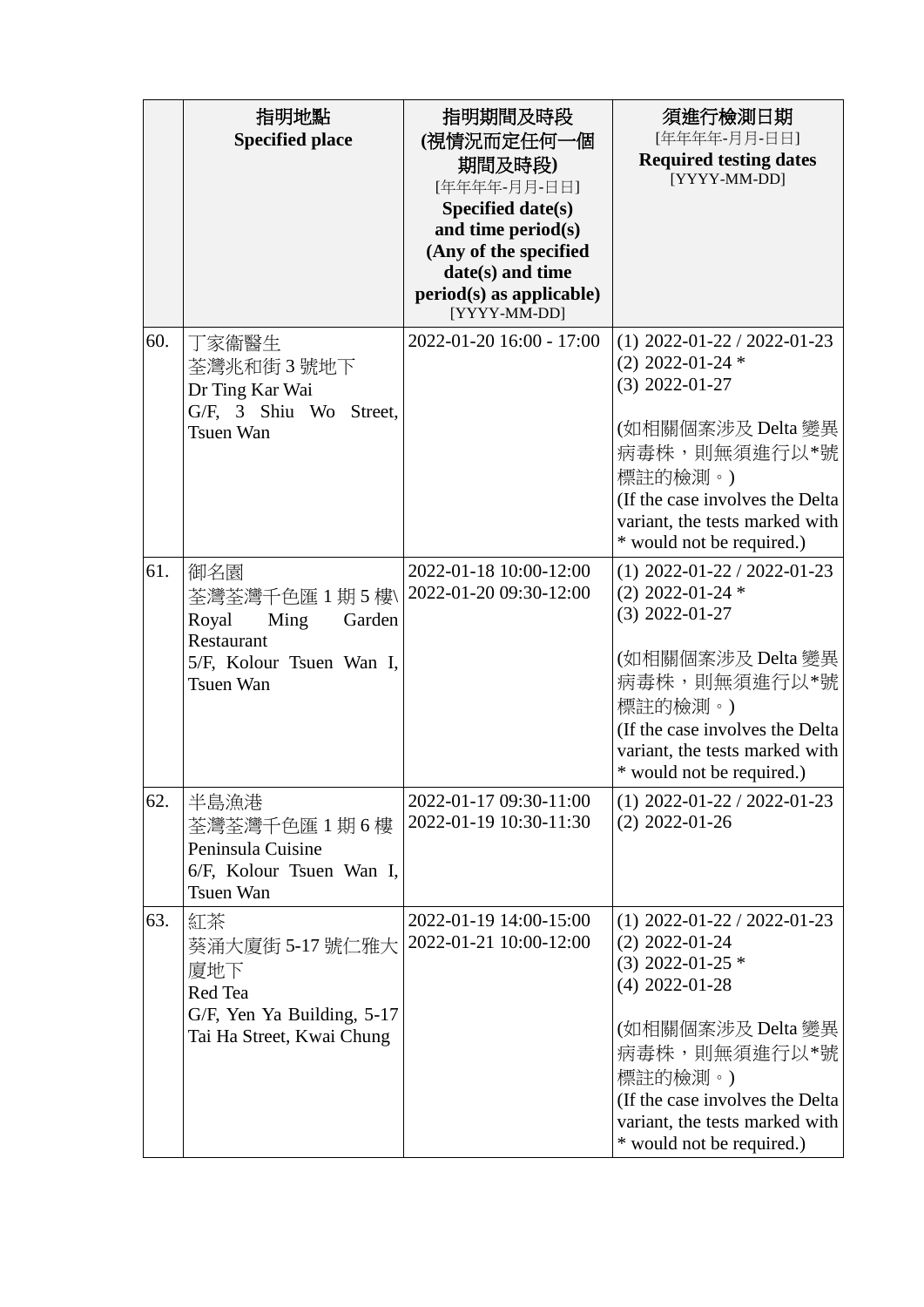|     | 指明地點<br><b>Specified place</b>                                                                                                                                          | 指明期間及時段<br>(視情況而定任何一個<br>期間及時段)<br>[年年年年-月月-日日]<br>Specified date(s)<br>and time period(s)<br>(Any of the specified<br>date(s) and time<br>$period(s)$ as applicable)<br>[YYYY-MM-DD] | 須進行檢測日期<br>[年年年年-月月-日日]<br><b>Required testing dates</b><br>[YYYY-MM-DD]                                                                                                                                                                        |
|-----|-------------------------------------------------------------------------------------------------------------------------------------------------------------------------|---------------------------------------------------------------------------------------------------------------------------------------------------------------------------------------|-------------------------------------------------------------------------------------------------------------------------------------------------------------------------------------------------------------------------------------------------|
| 64. | 麗香園冰室(大窩口)<br>葵涌大窩口道15號大窩口<br>商場一期1樓<br>Lai Heung Yuen Café (Tai<br>Wo Hau)<br>1/F<br>Tai<br><b>Wo</b><br>Hau<br>Commercial Centre I, 15 Tai<br>Wo Hau Road, Kwai Chung | 2022-01-17 14:00-15:00                                                                                                                                                                | $(1)$ 2022-01-22 / 2022-01-23<br>$(2)$ 2022-01-24                                                                                                                                                                                               |
| 65. | 雲貴軒<br>葵涌光輝圍 7-9 號光輝大<br>廈地鋪<br>The Vermicelli House<br>G/F, Kwong Fai Building, 7-<br>9 Kwong Fai Circuit, Kwai<br>Chung                                               | 2022-01-20 14:00-15:00                                                                                                                                                                | $(1)$ 2022-01-22 / 2022-01-23<br>$(2)$ 2022-01-24 $*$<br>$(3)$ 2022-01-27<br>(如相關個案涉及 Delta 變異<br>病毒株,則無須進行以*號<br>標註的檢測。)<br>(If the case involves the Delta<br>variant, the tests marked with<br>* would not be required.)                     |
| 66. | 金百樂海鮮酒家燒鵝專門<br>店<br>荃灣大窩口商場 2 樓<br>金百樂海鮮酒家燒鵝專門<br>店<br>$2/F$ ,<br>Tai<br><b>Wo</b><br>Hau<br>Commercial Centre, Tsuen<br>Wan                                            | 2022-01-21 13:00-14:00                                                                                                                                                                | $(1)$ 2022-01-22 / 2022-01-23<br>$(2)$ 2022-01-24<br>$(3)$ 2022-01-25 $*$<br>$(4)$ 2022-01-28<br>(如相關個案涉及 Delta 變異<br>病毒株,則無須進行以*號<br>標註的檢測。)<br>(If the case involves the Delta<br>variant, the tests marked with<br>* would not be required.) |
| 67. | 釣魚翁燒鵝海鮮飯店<br>荃灣荃灣千色匯一期 5 樓<br>Diaoyuweng Roasted Goose<br>and Seafood Restaurant<br>5/F, Kolour Tsuen Wan I,<br>Tsuen Wan                                               | 2022-01-20 13:00-16:00                                                                                                                                                                | $(1)$ 2022-01-22 / 2022-01-23<br>$(2)$ 2022-01-24 $*$<br>$(3)$ 2022-01-27<br>(如相關個案涉及 Delta 變異<br>病毒株,則無須進行以*號<br>標註的檢測。)<br>(If the case involves the Delta)<br>variant, the tests marked with<br>* would not be required.)                    |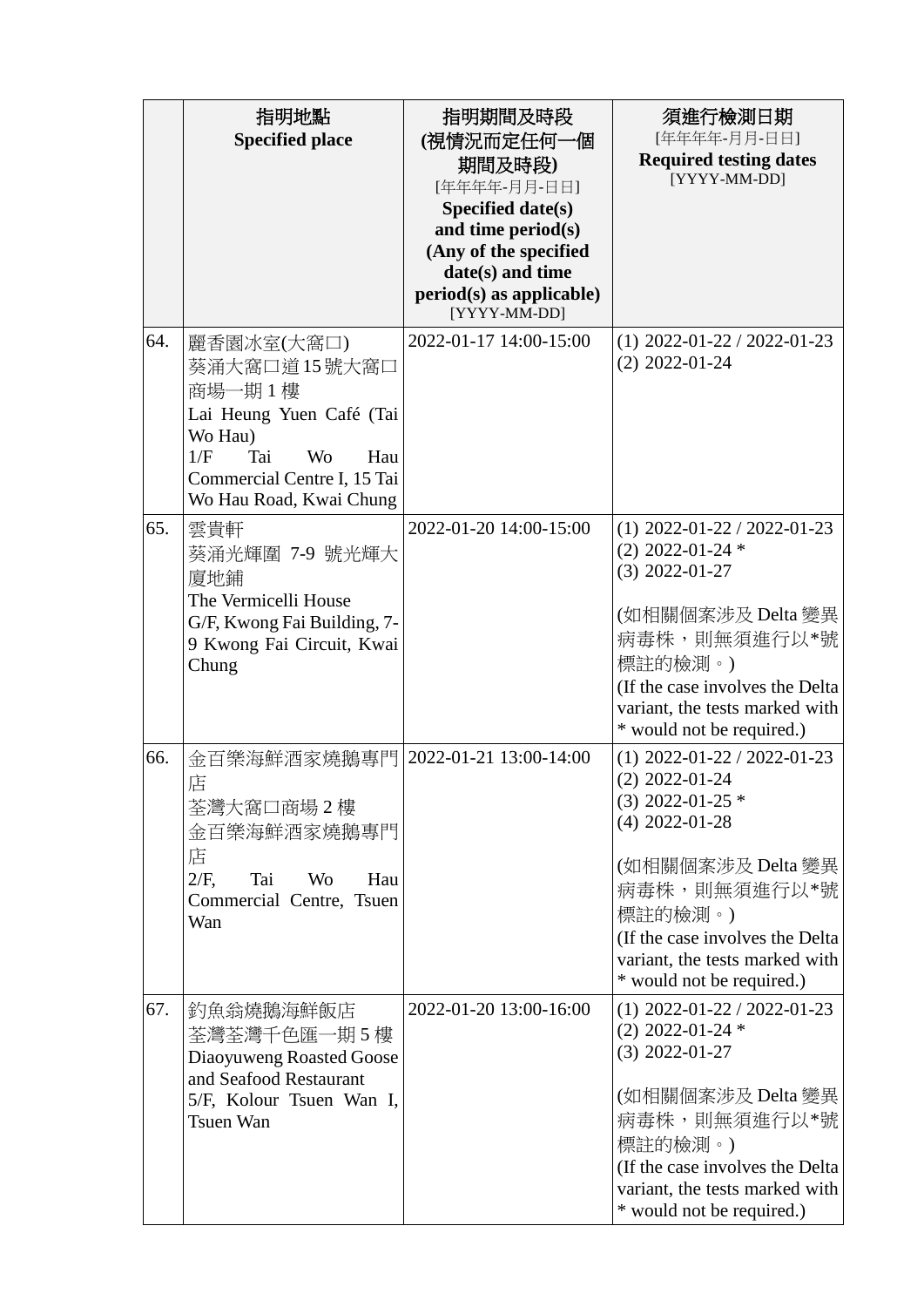|     | 指明地點<br><b>Specified place</b>                                                                                                                     | 指明期間及時段<br>(視情況而定任何一個<br>期間及時段)<br>[年年年年-月月-日日]<br>Specified date(s)<br>and time period(s)<br>(Any of the specified<br>date(s) and time<br>$period(s)$ as applicable)<br>[YYYY-MM-DD] | 須進行檢測日期<br>[年年年年-月月-日日]<br><b>Required testing dates</b><br>[YYYY-MM-DD]                                                                                                                                                                                                |
|-----|----------------------------------------------------------------------------------------------------------------------------------------------------|---------------------------------------------------------------------------------------------------------------------------------------------------------------------------------------|-------------------------------------------------------------------------------------------------------------------------------------------------------------------------------------------------------------------------------------------------------------------------|
| 68. | 銀龍茶餐廳<br>旺角西洋菜南街 59 及 61<br>號<br><b>Ngan Lung Restaurant</b><br>59 & 61 Sai Yeung Choi<br>Street South, Mong Kok                                   | 2022-01-18 16:00-19:00                                                                                                                                                                | $(1)$ 2022-01-22 / 2022-01-23<br>$(2)$ 2022-01-25                                                                                                                                                                                                                       |
| 69. | Pacific Coffee<br>荃灣蕙荃路 22-66 號綠楊<br>坊 1 樓 F1 號鋪<br>Pacific Coffee<br>Shop F1, 1/F, Luk Yeung<br>Galleria, 22-66 Wai Tsuen<br>Road, Tsuen Wan      | 2022-01-17 11:00 - 12:00                                                                                                                                                              | $(1)$ 2022-01-22 / 2022-01-23<br>$(2)$ 2022-01-24                                                                                                                                                                                                                       |
| 70. | 香港聯合船塢集團有限公<br>司<br>青衣島西草灣路 108 地段<br>Hongkong United<br>Dockyards Limited<br>TYTL 108RP, Sai Tso Wan<br>Road, Tsing Yi Island                     | $2022 - 01 - 16 \approx 2022 - 01 - 19$<br>(曾身處指明場所超過<br>小時)<br>(Stayed at the specified<br>premises for more than 1<br>hour                                                          | $(1)$ 2022-01-22 / 2022-01-23<br>$(2)$ 2022-01-26                                                                                                                                                                                                                       |
| 71. | 新生精神康復會思悅園<br>沙田亞公角街 25 號<br><b>New</b><br>Life<br>Psychiatric<br>Association<br>Rehabilitation<br>Joyous Place<br>25 A Kung Kok Street,<br>Shatin | $2022 - 01 - 20 \approx 2022 - 01 - 22$<br>(曾身處指明場所超過兩<br>小時)<br>(Stayed at the specified<br>premises for more than 2<br>hours)                                                       | $(1)$ 2022-01-22 / 2022-01-23<br>$(2)$ 2022-01-24 $*$<br>$(3)$ 2022-01-25<br>$(4)$ 2022-01-26 $*$<br>$(5)$ 2022-01-29<br>(如相關個案涉及 Delta 變異<br>病毒株,則無須進行以*號<br>標註的檢測。)<br>(If the case involves the Delta<br>variant, the tests marked with<br>* would not be required.) |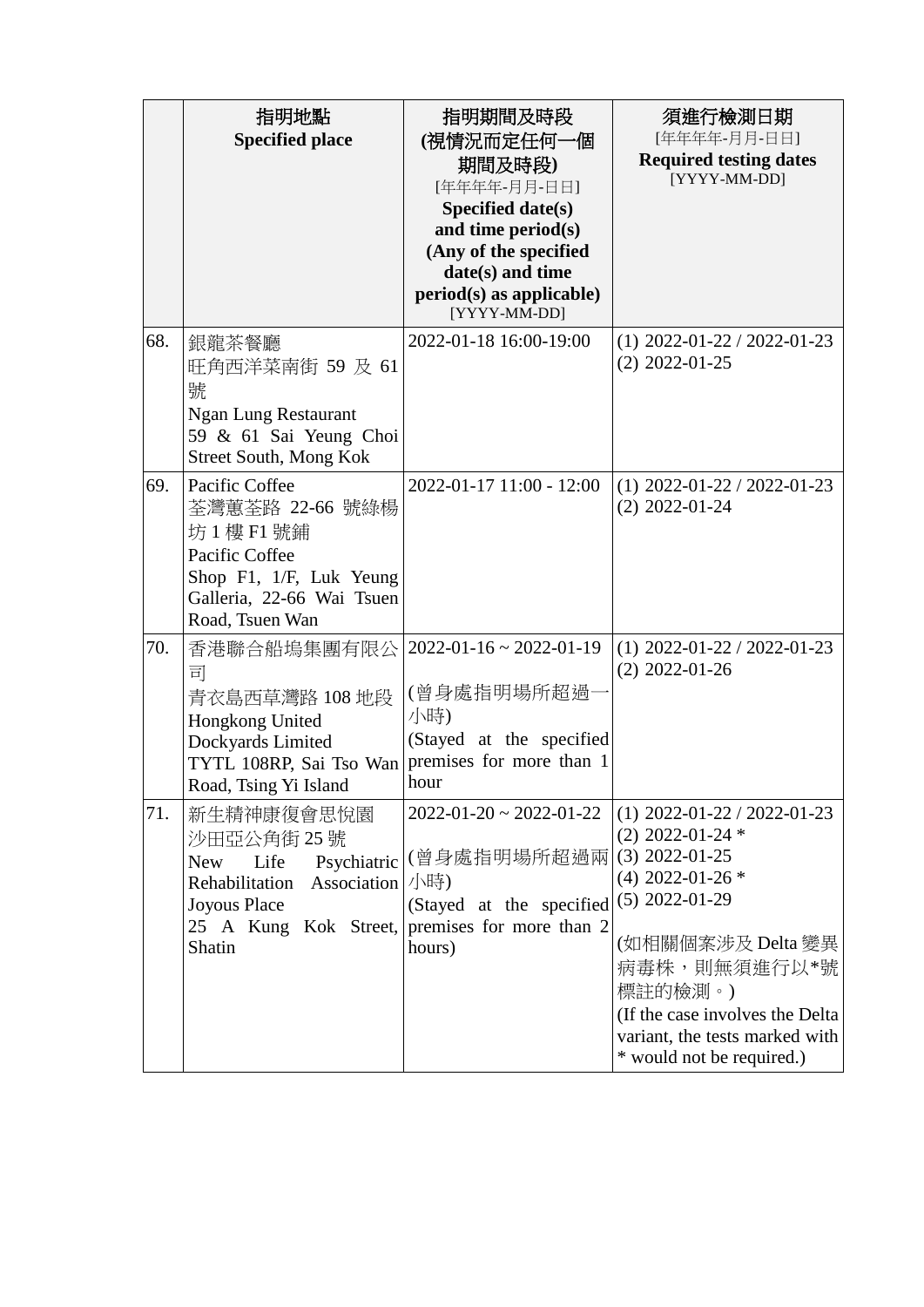|     | 指明地點<br><b>Specified place</b>                                                                                                                                                                                                                    | 指明期間及時段<br>(視情況而定任何一個<br>期間及時段)<br>[年年年年-月月-日日]<br>Specified date(s)<br>and time period(s)<br>(Any of the specified<br>date(s) and time<br>$period(s)$ as applicable)<br>[YYYY-MM-DD] | 須進行檢測日期<br>[年年年年-月月-日日]<br><b>Required testing dates</b><br>[YYYY-MM-DD]                                                                                                                                                                                                 |
|-----|---------------------------------------------------------------------------------------------------------------------------------------------------------------------------------------------------------------------------------------------------|---------------------------------------------------------------------------------------------------------------------------------------------------------------------------------------|--------------------------------------------------------------------------------------------------------------------------------------------------------------------------------------------------------------------------------------------------------------------------|
| 72. | 深水埗長沙灣道 117-121<br>號祥康大廈<br>Cheung Hong<br>Building,<br>117-121 Cheung Sha Wan<br>Road, Sham Shui Po                                                                                                                                              | $2022 - 01 - 15 \approx 2022 - 01 - 22$<br>(曾身處指明場所超過兩<br>小時)<br>(Stayed at the specified<br>premises for more than 2<br>hours)                                                       | $(1)$ 2022-01-22 / 2022-01-23<br>$(2)$ 2022-01-24 $*$<br>$(3)$ 2022-01-25<br>$(4)$ 2022-01-26 $*$<br>$(5)$ 2022-01-29<br>(如相關個案涉及 Delta 變異<br>病毒株,則無須進行以*號<br>標註的檢測。)<br>(If the case involves the Delta)<br>variant, the tests marked with<br>* would not be required.) |
| 73. | 大嶼山貝澳新圍村 66B號   2022-01-11~2022-01-22<br>66B, Pui O San Wai Tsuen,<br>Lantau Island                                                                                                                                                               | (曾身處指明場所超過兩<br>小時)<br>(Stayed at the specified<br>premises for more than 2<br>hours)                                                                                                  | $(1)$ 2022-01-22 / 2022-01-23<br>$(2)$ 2022-01-24 $*$<br>$(3)$ 2022-01-25<br>$(4)$ 2022-01-26 $*$<br>$(5)$ 2022-01-29<br>(如相關個案涉及 Delta 變異<br>病毒株,則無須進行以*號<br>標註的檢測。)<br>(If the case involves the Delta)<br>variant, the tests marked with<br>* would not be required.) |
| 74. | 西九龍感化及社會服務令<br>辦事處<br>九龍深水埗通州街 501 號<br>西九龍法院大樓 A 座 2 樓<br>West Kowloon Probation<br>Community Service<br>and<br><b>Orders Office</b><br>$2/F$ ., West<br>Tower A,<br>Kowloon<br>Law<br>Courts<br>Building, 501 Tung Chau<br>Street, Sham Shui Po | 2022-01-17 12:30 - 13:30<br>2022-01-18 10:00 - 12:30                                                                                                                                  | $(1)$ 2022-01-22 / 2022-01-23<br>$(2)$ 2022-01-25                                                                                                                                                                                                                        |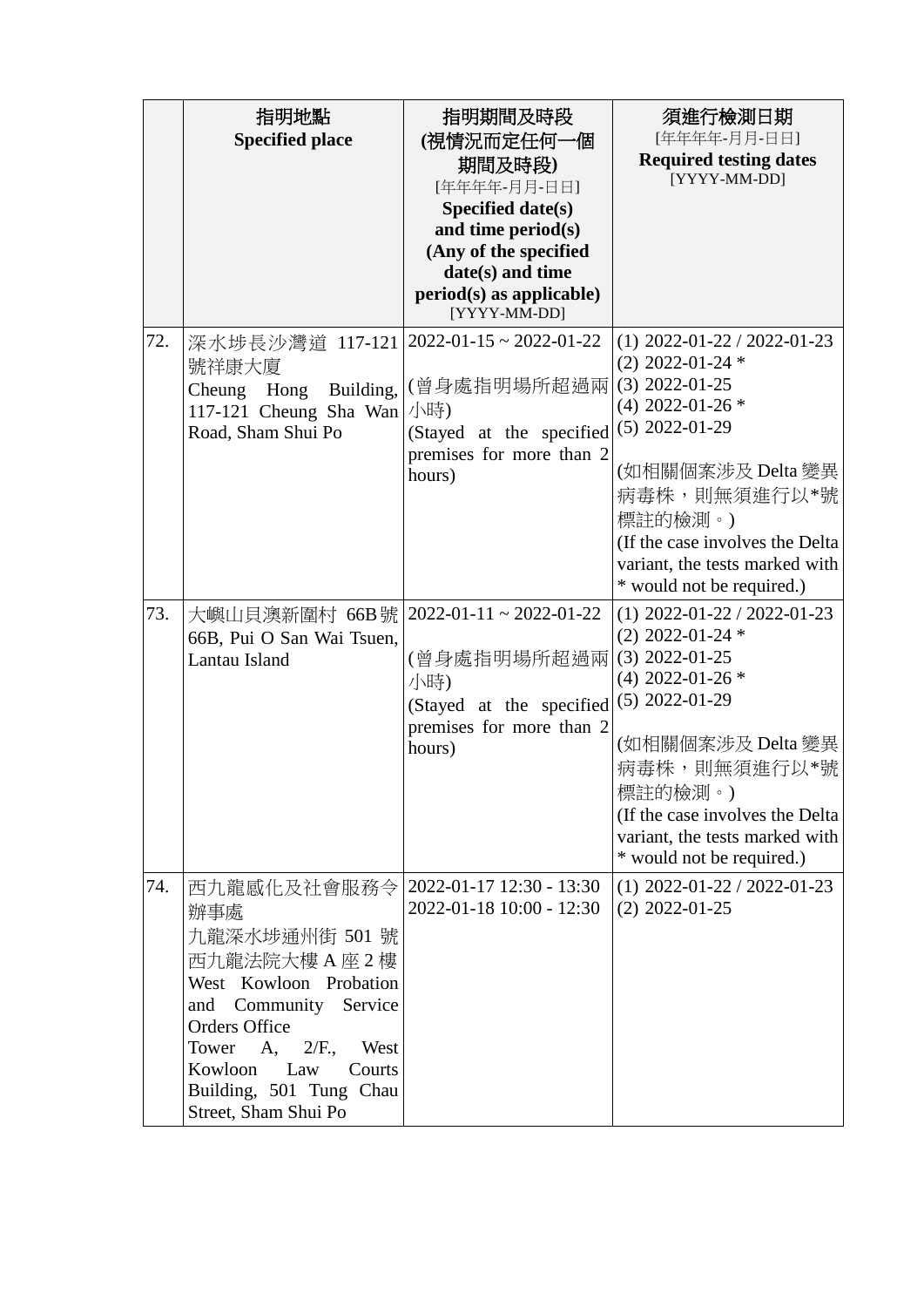|     | 指明地點<br><b>Specified place</b>                                | 指明期間及時段<br>(視情況而定任何一個<br>期間及時段)<br>[年年年年-月月-日日]<br>Specified date(s)<br>and time period(s)<br>(Any of the specified<br>date(s) and time<br>$period(s)$ as applicable)<br>[YYYY-MM-DD] | 須進行檢測日期<br>[年年年年-月月-日日]<br><b>Required testing dates</b><br>[YYYY-MM-DD]                                      |
|-----|---------------------------------------------------------------|---------------------------------------------------------------------------------------------------------------------------------------------------------------------------------------|---------------------------------------------------------------------------------------------------------------|
| 75. | 葵涌葵馥苑安葵閣<br>On Kwai House, Kwai Fuk<br>Court, Kwai Chung      | $2022 - 01 - 16 \approx 2022 - 01 - 22$<br>(曾身處指明場所超過兩<br>小時)<br>(Stayed at the specified<br>premises for more than 2<br>hours)                                                       | $(1)$ 2022-01-22 / 2022-01-23<br>$(2)$ 2022-01-24<br>$(3)$ 2022-01-25<br>$(4)$ 2022-01-26<br>$(5)$ 2022-01-29 |
| 76. | 葵涌葵馥苑樂葵閣<br>On Kwai House, Kwai Fuk<br>Court, Kwai Chung      | $2022 - 01 - 16 \approx 2022 - 01 - 22$<br>(曾身處指明場所超過兩<br>小時)<br>(Stayed at the specified<br>premises for more than 2<br>hours)                                                       | $(1)$ 2022-01-22 / 2022-01-23<br>$(2)$ 2022-01-24<br>$(3)$ 2022-01-25<br>$(4)$ 2022-01-26<br>$(5)$ 2022-01-29 |
| 77. | 葵涌葵涌邨秋葵樓<br>Chau Kwai House, Kwai<br>Chung Estate, Kwai Chung | $2022 - 01 - 16 \approx 2022 - 01 - 22$<br>(曾身處指明場所超過兩<br>小時)<br>(Stayed at the specified<br>premises for more than 2<br>hours)                                                       | $(1)$ 2022-01-22 / 2022-01-23<br>$(2)$ 2022-01-24<br>$(3)$ 2022-01-25<br>$(4)$ 2022-01-26<br>$(5)$ 2022-01-29 |
| 78. | 葵涌葵涌邨翠葵樓<br>Chui Kwai House, Kwai<br>Chung Estate, Kwai Chung | $2022 - 01 - 16 \approx 2022 - 01 - 22$<br>(曾身處指明場所超過兩<br>小時)<br>(Stayed at the specified<br>premises for more than 2<br>hours)                                                       | $(1)$ 2022-01-22 / 2022-01-23<br>$(2)$ 2022-01-24<br>$(3)$ 2022-01-25<br>$(4)$ 2022-01-26<br>$(5)$ 2022-01-29 |
| 79. | 葵涌葵涌邨春葵樓<br>Chun Kwai House, Kwai<br>Chung Estate, Kwai Chung | $2022 - 01 - 16 \approx 2022 - 01 - 22$<br>(曾身處指明場所超過兩<br>小時)<br>(Stayed at the specified<br>premises for more than 2<br>hours)                                                       | $(1)$ 2022-01-22 / 2022-01-23<br>$(2)$ 2022-01-24<br>$(3)$ 2022-01-25<br>$(4)$ 2022-01-26<br>$(5)$ 2022-01-29 |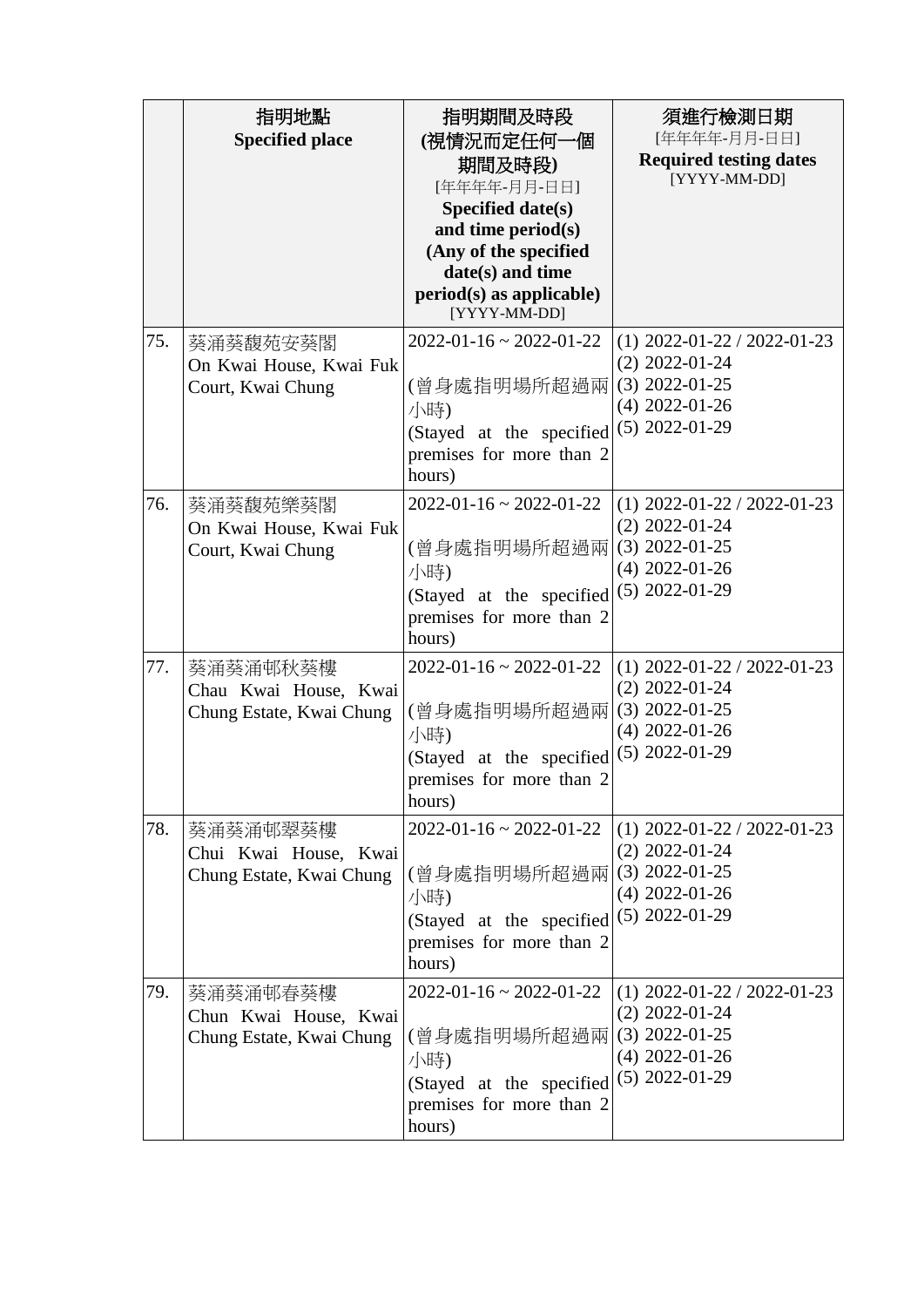|     | 指明地點<br><b>Specified place</b>                                  | 指明期間及時段<br>(視情況而定任何一個<br>期間及時段)<br>[年年年年-月月-日日]<br><b>Specified date(s)</b><br>and time period(s)<br>(Any of the specified<br>date(s) and time<br>$period(s)$ as applicable)<br>[YYYY-MM-DD] | 須進行檢測日期<br>[年年年年-月月-日日]<br><b>Required testing dates</b><br>[YYYY-MM-DD]                                      |
|-----|-----------------------------------------------------------------|----------------------------------------------------------------------------------------------------------------------------------------------------------------------------------------------|---------------------------------------------------------------------------------------------------------------|
| 80. | 葵涌葵涌邨夏葵樓<br>Ha Kwai House, Kwai<br>Chung Estate, Kwai Chung     | $2022 - 01 - 16 \approx 2022 - 01 - 22$<br>(曾身處指明場所超過兩<br>小時)<br>(Stayed at the specified<br>premises for more than 2<br>hours)                                                              | $(1)$ 2022-01-22 / 2022-01-23<br>$(2)$ 2022-01-24<br>$(3)$ 2022-01-25<br>$(4)$ 2022-01-26<br>$(5)$ 2022-01-29 |
| 81. | 葵涌葵涌邨綠葵樓<br>Luk Kwai House, Kwai<br>Chung Estate, Kwai Chung    | $2022 - 01 - 16 \approx 2022 - 01 - 22$<br>(曾身處指明場所超過兩<br>小時)<br>(Stayed at the specified<br>premises for more than 2<br>hours)                                                              | $(1)$ 2022-01-22 / 2022-01-23<br>$(2)$ 2022-01-24<br>$(3)$ 2022-01-25<br>$(4)$ 2022-01-26<br>$(5)$ 2022-01-29 |
| 82. | 葵涌葵涌邨碧葵樓<br>Pik Kwai House, Kwai<br>Chung Estate, Kwai Chung    | $2022 - 01 - 16 \approx 2022 - 01 - 22$<br>(曾身處指明場所超過兩<br>小時)<br>(Stayed at the specified<br>premises for more than 2<br>hours)                                                              | $(1)$ 2022-01-22 / 2022-01-23<br>$(2)$ 2022-01-24<br>$(3)$ 2022-01-25<br>$(4)$ 2022-01-26<br>$(5)$ 2022-01-29 |
| 83. | 葵涌葵涌邨芷葵樓<br>Tsz Kwai House,<br>Kwai<br>Chung Estate, Kwai Chung | $2022 - 01 - 16 \approx 2022 - 01 - 22$<br>(曾身處指明場所超過兩<br>小時)<br>(Stayed at the specified<br>premises for more than 2<br>hours)                                                              | $(1)$ 2022-01-22 / 2022-01-23<br>$(2)$ 2022-01-24<br>$(3)$ 2022-01-25<br>$(4)$ 2022-01-26<br>$(5)$ 2022-01-29 |
| 84. | 葵涌葵涌邨茵葵樓<br>Yan Kwai House, Kwai<br>Chung Estate, Kwai Chung    | $2022 - 01 - 16 \approx 2022 - 01 - 22$<br>(曾身處指明場所超過兩<br>小時)<br>(Stayed at the specified<br>premises for more than 2<br>hours)                                                              | $(1)$ 2022-01-22 / 2022-01-23<br>$(2)$ 2022-01-24<br>$(3)$ 2022-01-25<br>$(4)$ 2022-01-26<br>$(5)$ 2022-01-29 |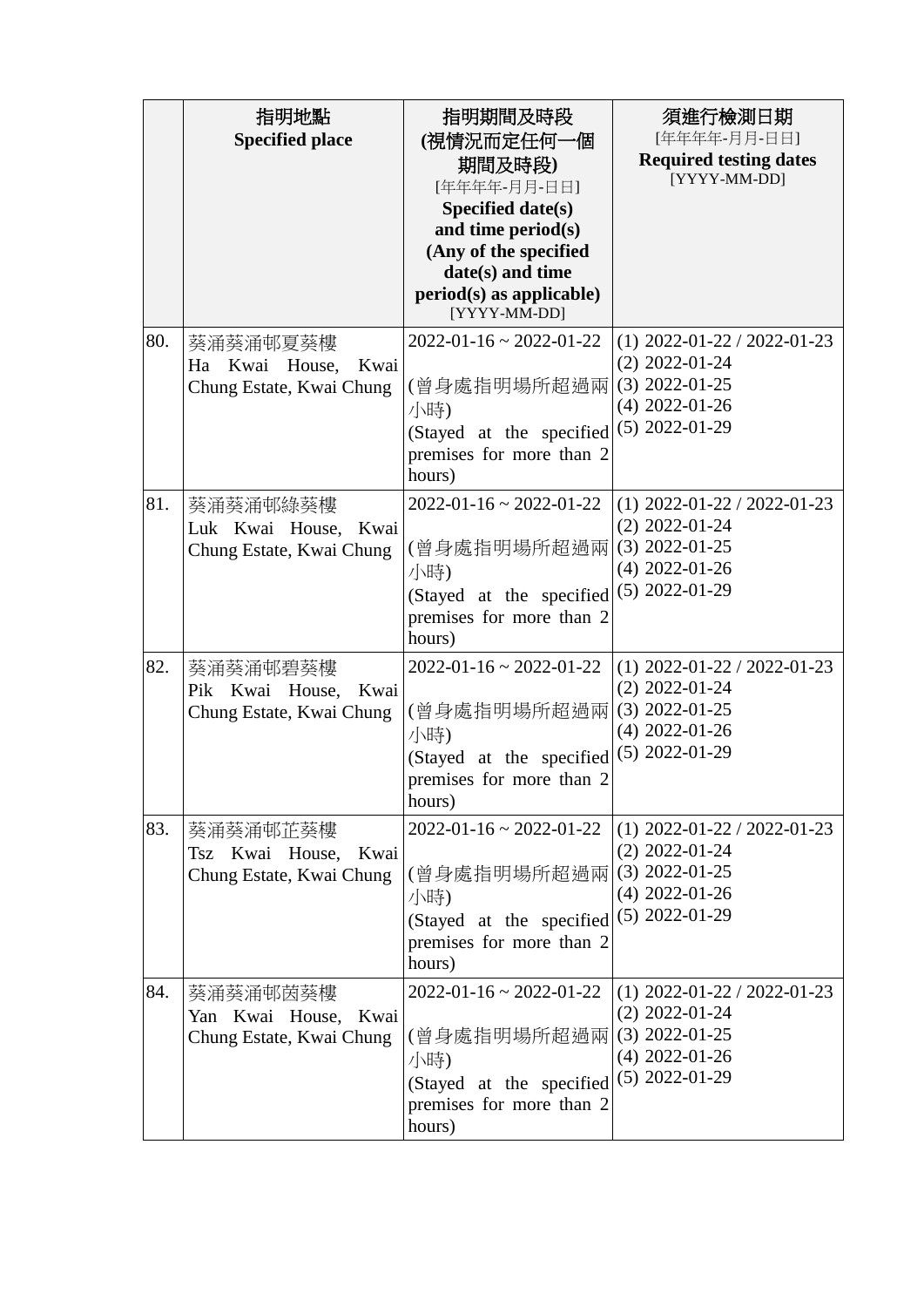|     | 指明地點<br><b>Specified place</b>                                | 指明期間及時段<br>(視情況而定任何一個<br>期間及時段)<br>[年年年年-月月-日日]<br>Specified date(s)<br>and time period(s)<br>(Any of the specified<br>date(s) and time<br>$period(s)$ as applicable)<br>[YYYY-MM-DD] | 須進行檢測日期<br>[年年年年-月月-日日]<br><b>Required testing dates</b><br>[YYYY-MM-DD]                                      |
|-----|---------------------------------------------------------------|---------------------------------------------------------------------------------------------------------------------------------------------------------------------------------------|---------------------------------------------------------------------------------------------------------------|
| 85. | 葵涌葵涌邨百葵樓<br>Pak Kwai House, Kwai<br>Chung Estate, Kwai Chung  | $2022 - 01 - 16 \approx 2022 - 01 - 22$<br>(曾身處指明場所超過兩<br>小時)<br>(Stayed at the specified<br>premises for more than 2<br>hours)                                                       | $(1)$ 2022-01-22 / 2022-01-23<br>$(2)$ 2022-01-24<br>$(3)$ 2022-01-25<br>$(4)$ 2022-01-26<br>$(5)$ 2022-01-29 |
| 86. | 葵涌葵涌邨合葵樓<br>Hop Kwai House, Kwai<br>Chung Estate, Kwai Chung  | $2022 - 01 - 16 \approx 2022 - 01 - 22$<br>(曾身處指明場所超過兩<br>小時)<br>(Stayed at the specified<br>premises for more than 2<br>hours)                                                       | $(1)$ 2022-01-22 / 2022-01-23<br>$(2)$ 2022-01-24<br>$(3)$ 2022-01-25<br>$(4)$ 2022-01-26<br>$(5)$ 2022-01-29 |
| 87. | 葵涌大窩口邨富強樓<br>Fu Keung House, Tai Wo<br>Hau Estate, Kwai Chung | $2022 - 01 - 14 \approx 2022 - 01 - 22$<br>(曾身處指明場所超過兩<br>小時)<br>(Stayed at the specified<br>premises for more than 2<br>hours)                                                       | $(1)$ 2022-01-22 / 2022-01-23<br>$(2)$ 2022-01-24<br>$(3)$ 2022-01-25<br>$(4)$ 2022-01-28                     |

**(I)(a)(ii)** 初步陽性檢測個案╱陽性檢測個案曾乘搭的公共交通工具 **Public Transport Taken by Tested Preliminarily Positive Cases/ Tested Positive Cases**

無

Nil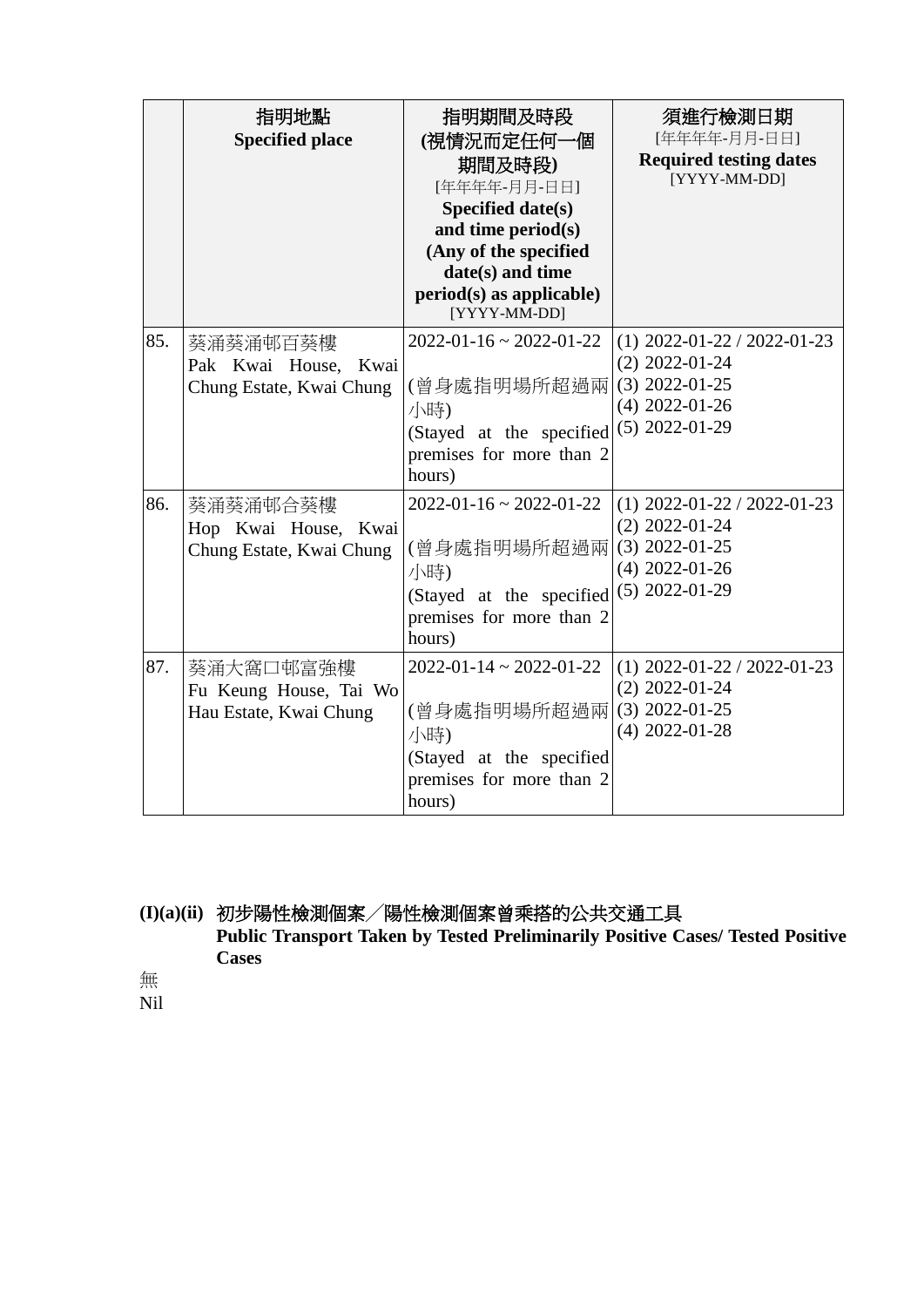# **(I)(a)(iii)** 污水樣本檢測呈陽性的地點

**Places with Sewage Sample(s) Tested Positive** 

|    | 指明地點<br><b>Specified place</b>                                                                                                                                 | 指明期間及時段<br>(視情況而定任何一個<br>期間及時段)<br>[年年年年-月月-日日]<br><b>Specified date(s)</b><br>and time period(s)<br>(Any of the specified<br>date(s) and time period(s)<br>as applicable)<br>[YYYY-MM-DD] | 須進行檢測日期<br>[年年年年-月月-日日]<br><b>Required testing dates</b><br>[YYYY-MM-DD] |
|----|----------------------------------------------------------------------------------------------------------------------------------------------------------------|--------------------------------------------------------------------------------------------------------------------------------------------------------------------------------------------|--------------------------------------------------------------------------|
| 1. | 葵涌祖堯邨啟勉樓<br>Kai Min Lau, Cho<br>Yiu<br>Chuen, Kwai Chung                                                                                                       | $2022 - 01 - 09 \approx 2022 - 01 - 22$<br>(曾身處指明場所超過一小                                                                                                                                    | 2022-01-22 / 2022-01-23 /<br>2022-01-24                                  |
| 2. | 仁濟醫院華懋護理安老院<br>葵涌荔枝嶺路 35號<br>Chai<br>Yan<br>Hospital<br>$\&$<br>Chinachem<br>Care<br><b>Attention Home</b><br>35 Lai Chi Ling Road, Kwai<br>Chung              | 時)<br>(Stayed at the specified<br>premises for more than 1<br>hours)                                                                                                                       |                                                                          |
| 3. | 仁濟醫院郭玉章夫人護理<br>安老院<br>葵涌荔枝嶺路 33號<br>Yan Chai Hospital Mrs.<br>Kwok Yuk Cheung Care &<br><b>Attention Home</b><br>33 Lai Chi Ling Road, Kwai<br>Chung           |                                                                                                                                                                                            |                                                                          |
| 4. | 明愛景康居<br>葵涌荔枝嶺路31號明愛賽<br>馬會茘景社會服務中心<br>Caritas King Hong Home<br>Caritas Jockey Club Lai<br>King Rehabilitation Centre,<br>31 Lai Chi Ling Road, Kwai<br>Chung |                                                                                                                                                                                            |                                                                          |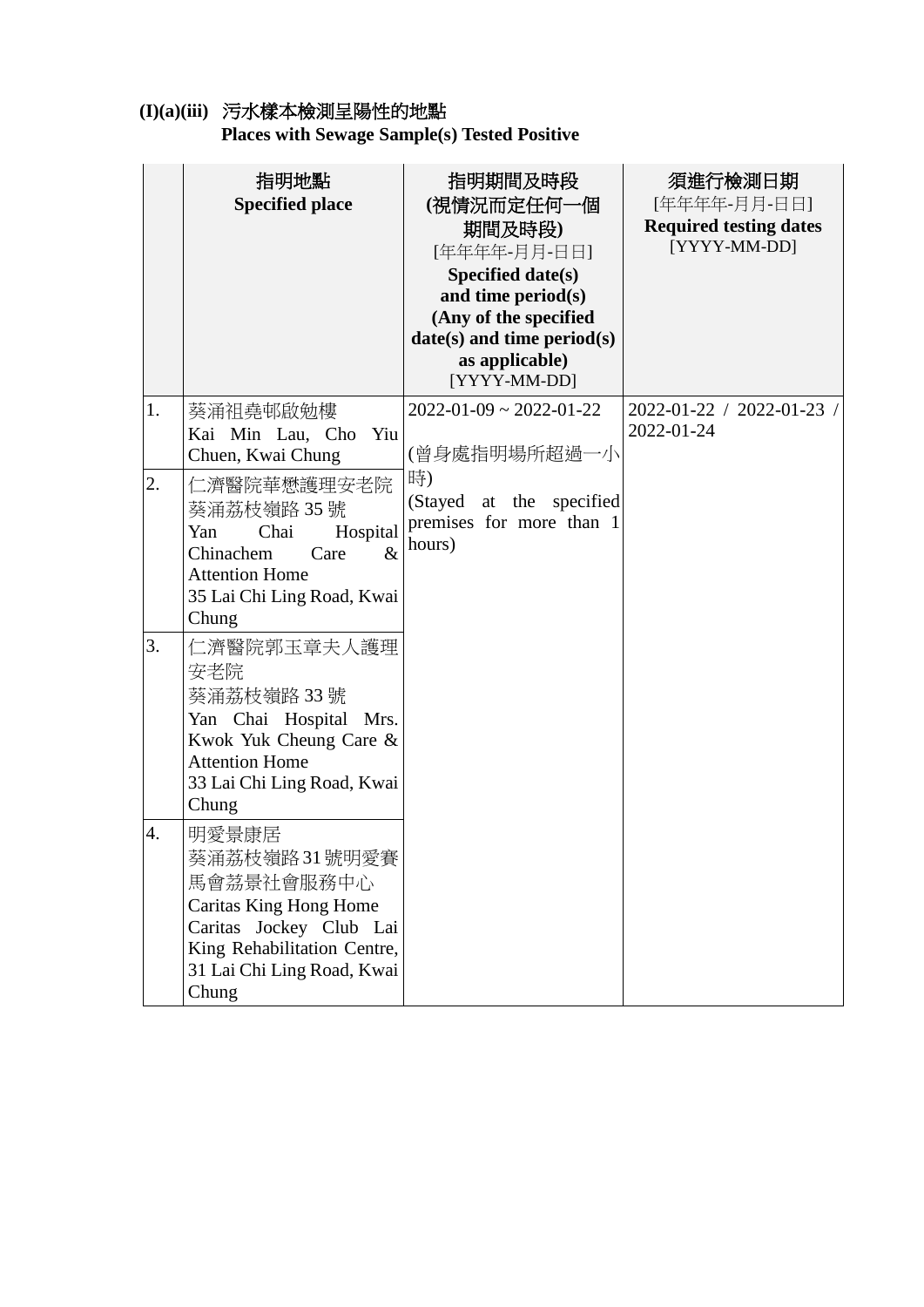## **(I)(a)(iv)** 與初步陽性檢測個案╱陽性檢測個案有關的地點 **Places Relevant to Tested Preliminarily Positive Cases/ Tested Positive Cases**

指明任何曾於以下指明期間及時段身處指明地點的人士(不論以何種身分身處該等地點, 包括但不限於全職、兼職和替假員工及訪客)為指明類別人士**[**見附註**]**:

Specify any persons who had been present at the following specified places during the specified date(s) and time period(s) (in any capacity including but not limited to full-time, part-time and relief staff and visitors) as the specified category of persons**[Note]**:

|    | 指明地點<br><b>Specified place</b>                                                                                                                                    | 指明期間及時段<br>(視情況而定任何一個<br>期間及時段)<br>[年年年年-月月-日日]<br>Specified date(s)<br>and time period $(s)$<br>(Any of the specified<br>date(s) and time<br>$period(s)$ as applicable)<br>[YYYY-MM-DD] | 須進行檢測日期<br>[年年年年-月月-日日]<br><b>Required testing dates</b><br>[YYYY-MM-DD] |
|----|-------------------------------------------------------------------------------------------------------------------------------------------------------------------|------------------------------------------------------------------------------------------------------------------------------------------------------------------------------------------|--------------------------------------------------------------------------|
| 1. | <b>I Love Rabbit Limited</b><br>旺角通菜街 160 號<br><b>I Love Rabbit Limited</b><br>G/F, 160 Tung Choi Street,<br>Mong Kok                                             | 2022-01-07~2022-01-18                                                                                                                                                                    | $(1)$ 2022-01-21 / 2022-01-22<br>$(2)$ 2022-01-25                        |
| 2. | I love Rabbit Limited (貨倉)   2022-01-07~2022-01-18<br>銅鑼灣利園山道 27B 號 1<br>樓<br>Rabbit Limited<br>Love<br>(Warehouse)<br>1/F, 27B, Lee Garden Road,<br>Causeway Bay |                                                                                                                                                                                          | $(1)$ 2022-01-21 / 2022-01-22<br>$(2)$ 2022-01-25                        |

**(I)(b)** 上呼吸道感染及/或流感樣疾病個案(幼稚園╱幼兒中心) **Upper Respiratory Tract Infection and/or Influenza-like Illness Cases(Kindergarten/ Child Care Centre)** 無 Nil

**(I)(c)** 上呼吸道感染及/或流感樣疾病個案(小學) **Upper Respiratory Tract Infection and/or Influenza-like Illness Cases (Primary School)** 無

Nil